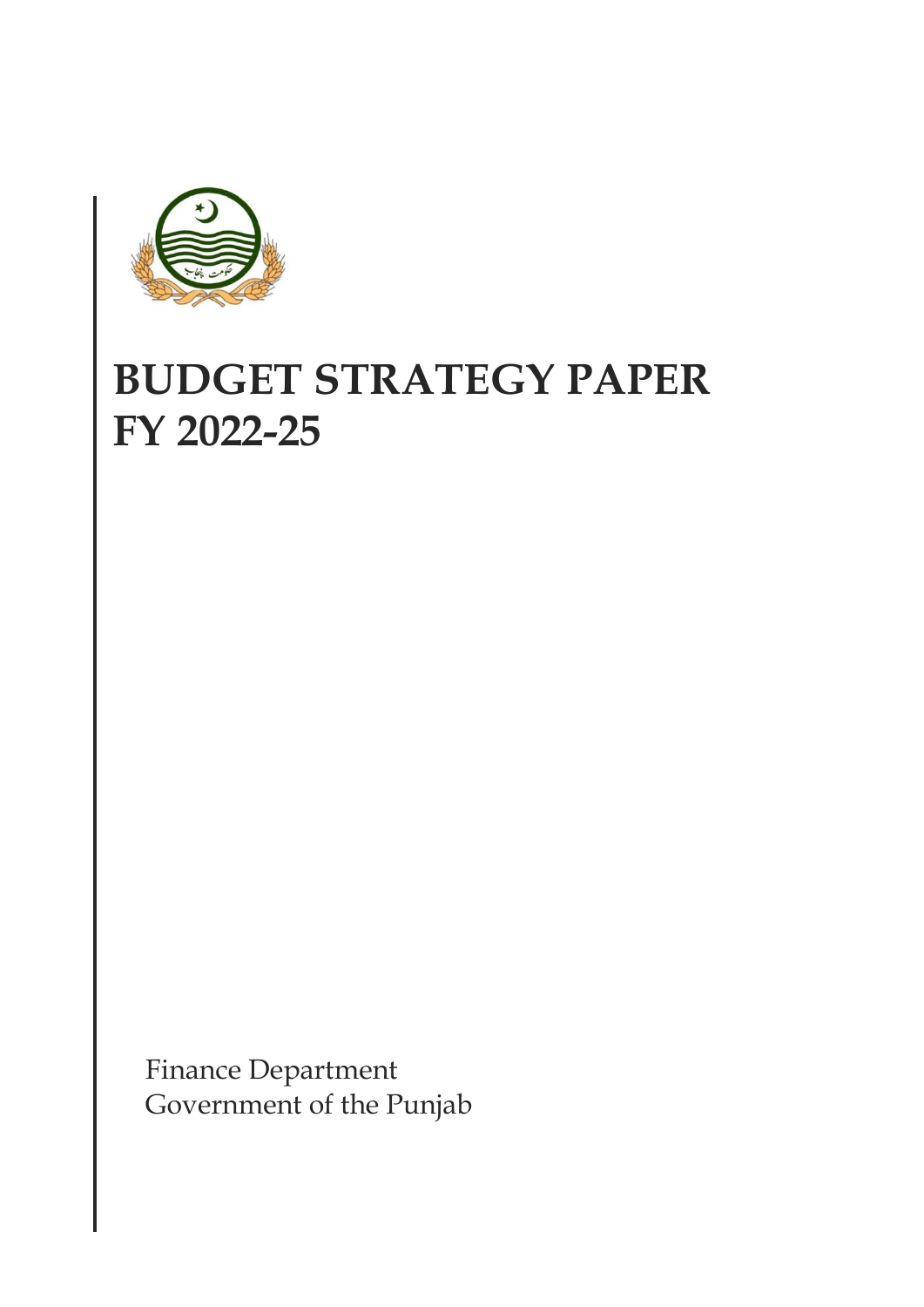# **Contents**

| 1.3.1          |                                                                      |  |
|----------------|----------------------------------------------------------------------|--|
| 1.3.2          |                                                                      |  |
|                |                                                                      |  |
|                |                                                                      |  |
| $\overline{2}$ |                                                                      |  |
| 3              |                                                                      |  |
| 4              |                                                                      |  |
|                |                                                                      |  |
|                |                                                                      |  |
|                |                                                                      |  |
|                |                                                                      |  |
|                |                                                                      |  |
|                |                                                                      |  |
|                | 4.7 Projections for Resources for Development Expenditure20          |  |
| 5              |                                                                      |  |
|                |                                                                      |  |
| 6              |                                                                      |  |
|                |                                                                      |  |
|                | 6.2 Budget Ceiling for Recurrent Budget for Remining Departments29   |  |
|                | 6.3 Budget Ceiling for Development Budget for Remining Departments29 |  |
|                | 7 General Assumptions & Guidelines for BSP and MTFF30                |  |
|                |                                                                      |  |
|                |                                                                      |  |
|                | Annex-B: Current Budget Ceilings for Remaining Departments32         |  |
|                | Annex-C: Development Budget Ceilings for Remaining Departments33     |  |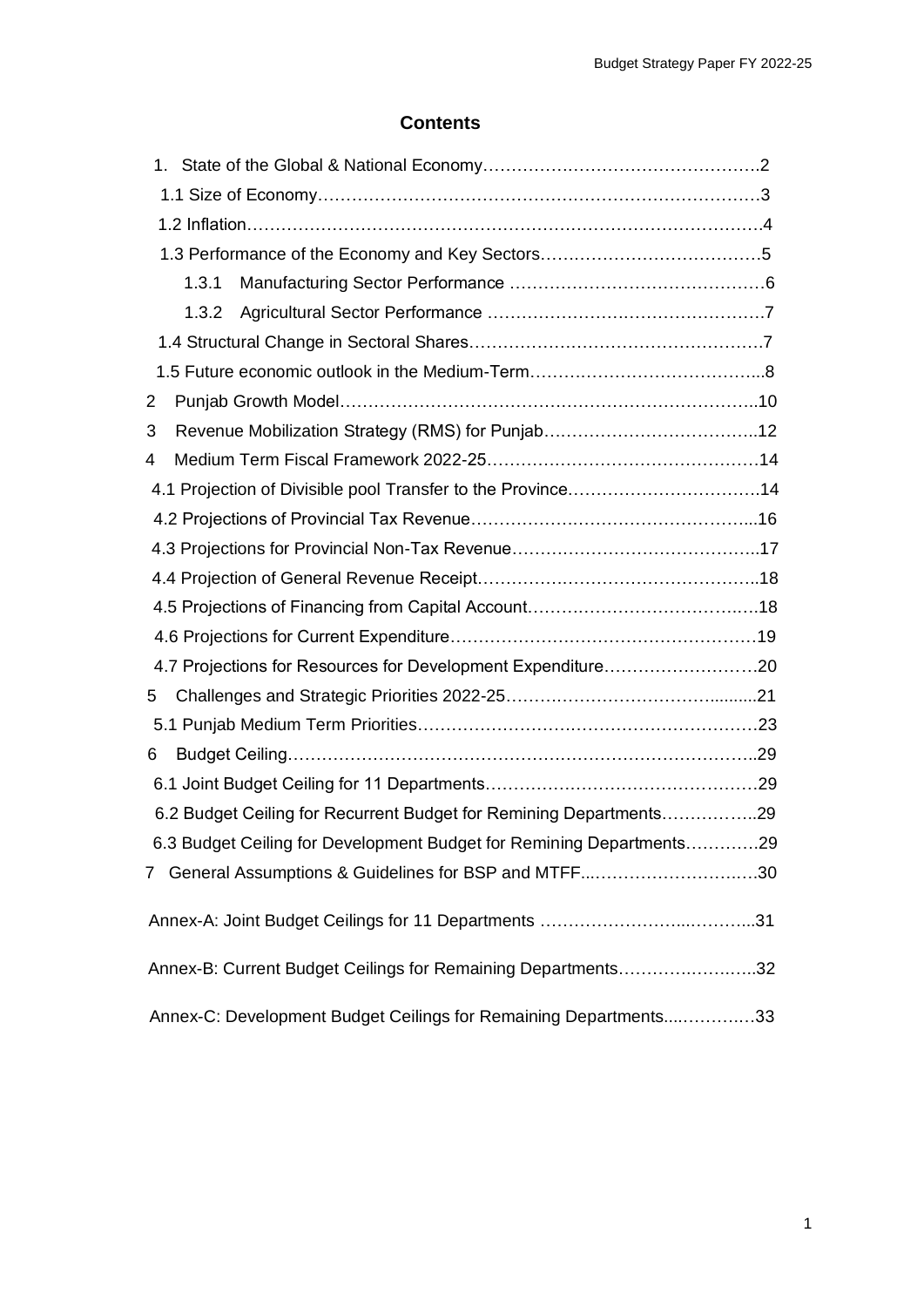# **1. State of the Global and National Economy**

The world faced an unprecedented challenge in the form of COVID-19 pandemic. However, a robust policy response and a resilient global financial system resulted in bouncing back of the economy to pre-pandemic levels. The previous year's performance has been mostly encouraging yet troubling in certain aspects. It enhanced many risks related to global production and uncertainty in global supply chains. After peaking at 9.5 percent in 2021, global trade is expected to fall to 5.8 percent in 2022 and 4.7 percent in 2023. War in Ukraine, lockdowns in China, high global prices of crude oil, and monetary tightening to curtail inflation would define future economic growth trajectory for the world economies. Fuel and food prices have increased rapidly, hitting vulnerable populations in low-income countries the hardest, such as Pakistan. IMF forecasts that global growth is projected to slow from an estimated 6.1 percent in 2021 to 3.6 percent in 2022 and 2023.

Beyond FY2023, global growth is projected to decline to about 3.3 percent over the medium term. Multilateral efforts to respond to the humanitarian crisis, prevent further economic fragmentation, maintain global liquidity, manage debt distress, tackle climate change, and respond to inflationary pressures would be the defining factors.

Pakistan's economy has been defined by continuous cycles of boom and bust for at least the past three decades. These cycles have coexisted with the electoral/political cycle, where a new government goes through a balance of payments crisis and ends up resorting to external funding and a stabilisation curriculum. In the dearth of a simultaneous rise in investments and exports, this motivation in consumption produces a short-term superficial recuperation that soon dissipates when the reserves dry out. Figure 1 below shows this trend over the last three decades. With the exception from 2000-2003 where export contributed towards growth, for all other years the economy grew on the basis of strong consumption.



*Figure 1: Global Economic Growth (IMF)*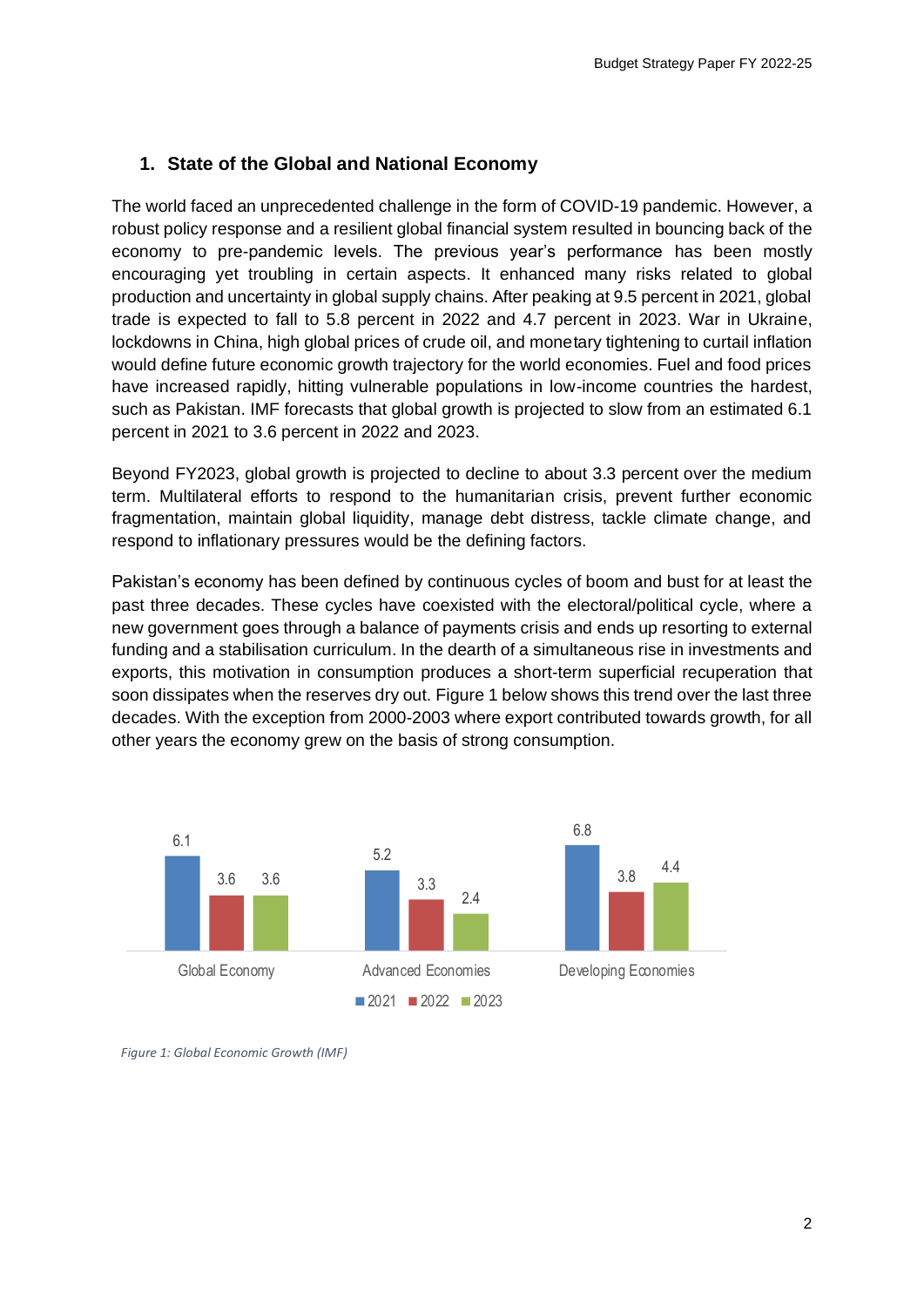

*Figure 2: Pakistan's GDP Growth and it's drivers 1992-2021 (%) (Source: State Bank of Pakistan)*

The current macroeconomic situation poses a very serious challenge. A significant portion of the increase in inflation and current account deficit is attributable to adverse global geopolitical developments and supply chain disruptions. However, loose fiscal and monetary policies have significantly impacted these macroeconomic developments. Borrowing costs have shot up due to several factors at play. In addition to immediate short-term measures, there is a realization that deep structural reforms are needed. The obvious difficulty for policymakers would be to implement structural reforms that would not only deliver short-term macro-stability but also create the conditions for long-term sustained growth and job creation. Pakistan needs to develop at least 7 percent a year to accommodate the nearly 2 million people that enter its labour force each year. The structural reform narrative should be based on increasing expenditure and productivity across all sectors of the economy with special emphasis on value-added production to ensure sustainable growth. Historical and more current empirical data indicates that only a globally competitive and profitable industrial sector will create the jobs needed, attract foreign investments, and enhance foreign currency reserves for a longterm growth and economic stability.<sup>1</sup>

#### **1.1 Size of the Economy**

FY22 marks a year of GDP re-basing to 2015-16 amid re-composition of weights from the previous base of 2005-06, which resulted in upward revision of GDP size and growth rates. GDP size at current market prices sharply increased to PKR 55.8 trillion in FY21 compared to

<sup>1</sup> Structural transformation or rapid industrialization has been the basis of the economic miracle of Korea and Taiwan and more recently China. Since the 2007 financial crisis developed countries (OECD) have revisited their economic strategy, formulating industrial policies to reinvigorate manufacturing for sustained growth and to make their economies resilient to financial and economic turnarounds.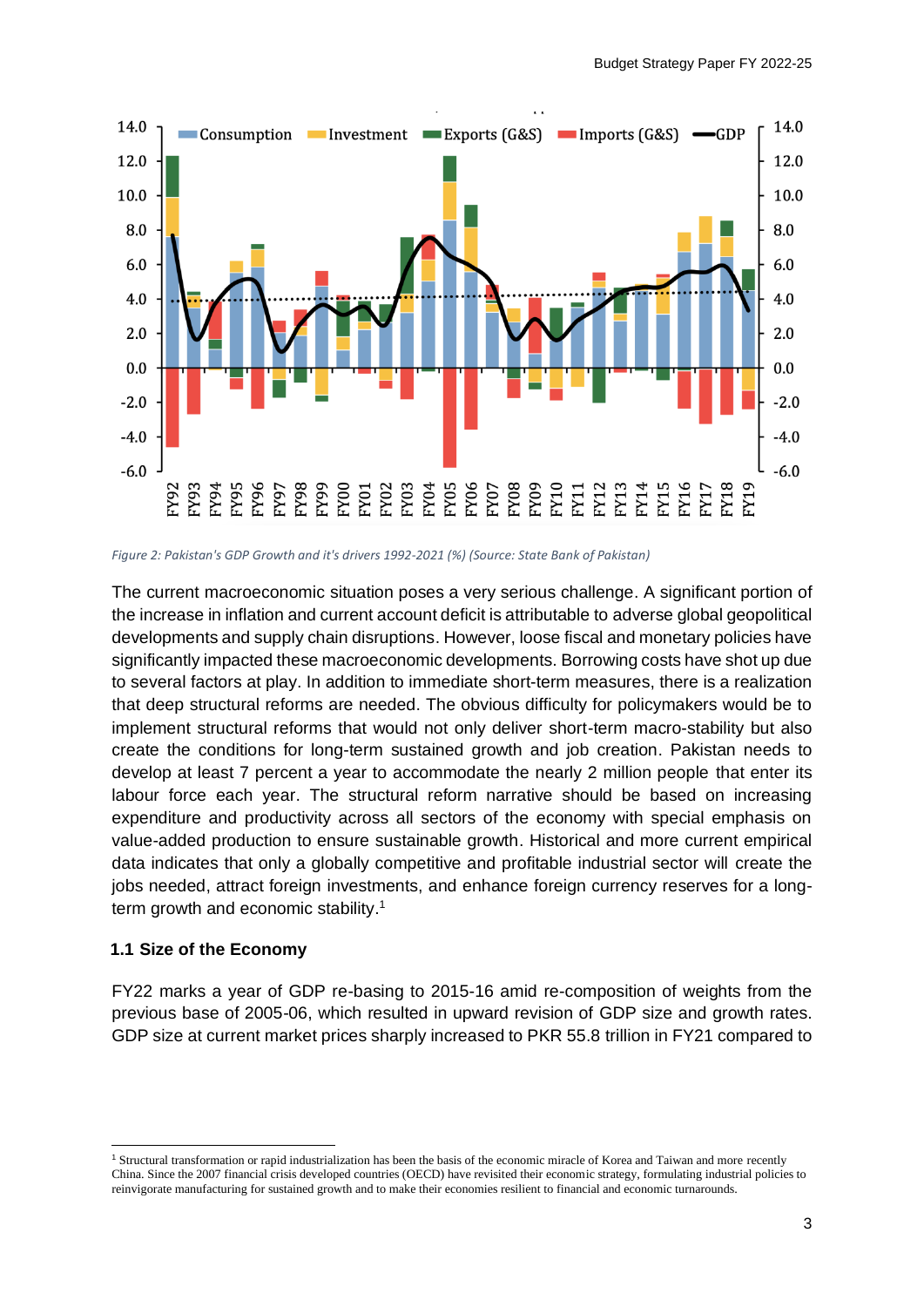PKR 47.7 trillion in previous base that depicts an augmentation of 17% while previous five years (FY16-20), GDP size also expanded by an average 13% annually.

| Table 1. GDP Growth (Pakistan Bureau Of Statistics) |             |                     |             |                     |
|-----------------------------------------------------|-------------|---------------------|-------------|---------------------|
|                                                     | <b>FY20</b> | <b>FY21</b>         | <b>FY20</b> | <b>FY21</b>         |
|                                                     |             | <b>Base 2015-16</b> |             | <b>Base-2005-06</b> |
| <b>GDP Growth</b>                                   | $-0.9%$     | 5.7%                | $-0.5%$     | $3.9\%$             |





*Figure 3: GDP Size of Pakistan (2015-16 onwards as base year) (Source: Pakistan Bureau of Statistics)*

This is quite impressive compared with the growth rate of 5.7% in FY21. However, other macroeconomic indicators suggest that significant imbalances have also built up during the year due to expansionary monetary and fiscal policies.

The major contributor in FY21 was the services sector which showed an incremental impact of 48% to overall increase, while industries, agriculture and taxes contributed 29%, 14% and 12% respectively. Subsequently, provisional estimates show GDP expansion to PKR 66.9 TRN in FY22. The revised base reflects better sectoral representation and has improved GDP indicators (fiscal, debt, CAD) as a percentage of GDP.

#### **1.2 Inflation**

Post-pandemic, global commodity prices rose to unprecedented levels, particularly after January 2021, putting pressure on currencies and causing inflation around the world. These inflationary effects were also reflected in domestic inflation.

CPI Inflation, in general, increased by 13.4% on year-on-year basis in April 2022 as compared to an increase of 12.7% in the previous month and 11.1% in April 2021. On month-on-month basis, it increased by 1.6% in April 2022 as compared to increase of 0.8% in the previous month and increase of 1.0% in April 2021.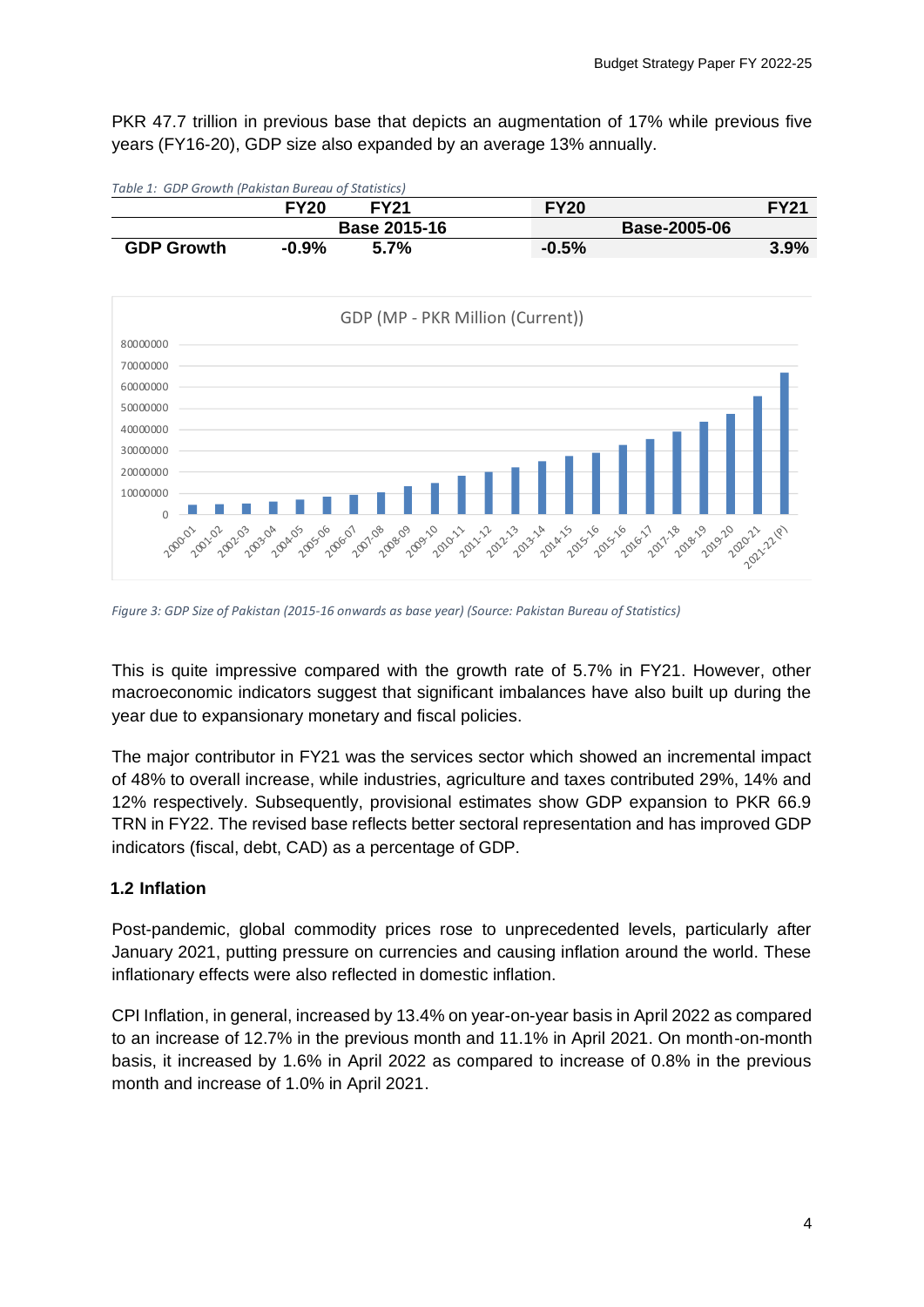

*Figure 4: Pakistan National Inflation (Pakistan Bureau of Statistics)*

Inflation has remained in double digits since Nov-21 due to higher food index (34.6% weight in CPI) amid surge in international commodity prices, hike in transportation cost, smuggling, demand substitution and rupee devaluation which led to higher import parity prices. Supply concerns over palm oil prices raised international prices that also translated into higher domestic cooking oil prices.

International supply demand imbalances in oil market during 1HFY22 and Russia-Ukraine crisis in 2HFY22 attributed to the jump in oil prices. This translated into high domestic petroleum prices that adversely impacted the transportation index (5.9% weight in CPI) with a surge of 19.4% in 10FY22. With the recent increase of petroleum prices and expectation of further hikes, overall inflationary environment seems bleak that will bring second round of inflation going forward.

#### **1.3 Performance of the Economy & Key Sectors**

Agriculture showed the slowest growth during last 5 years, ending FY21 at 2.8%, while manufacturing and services grew at an average rate of around 3.2% and 4.3% respectively. Pakistan's GDP has grown steadily at a stable rate, demonstrating low volatility since 2010. However, unfolding of macroeconomic crises and subsequent slowdown of public spending struck the economy in 2018-19 when GDP growth fell close to 3 per cent, with the manufacturing sector outsourcing for the very first time since 2008-09 (Figure 5); the coefficient of variation was 18.4 per cent. With a coefficient of variation of 58 percent, industrial output was the most significant, followed by agriculture at 52 percent and utilities at 19 percent. Similarly, 2019-20 was an exceptional year due to onset of COVID-19 in which Pakistan experienced negative real growth with both services and industry going down significantly.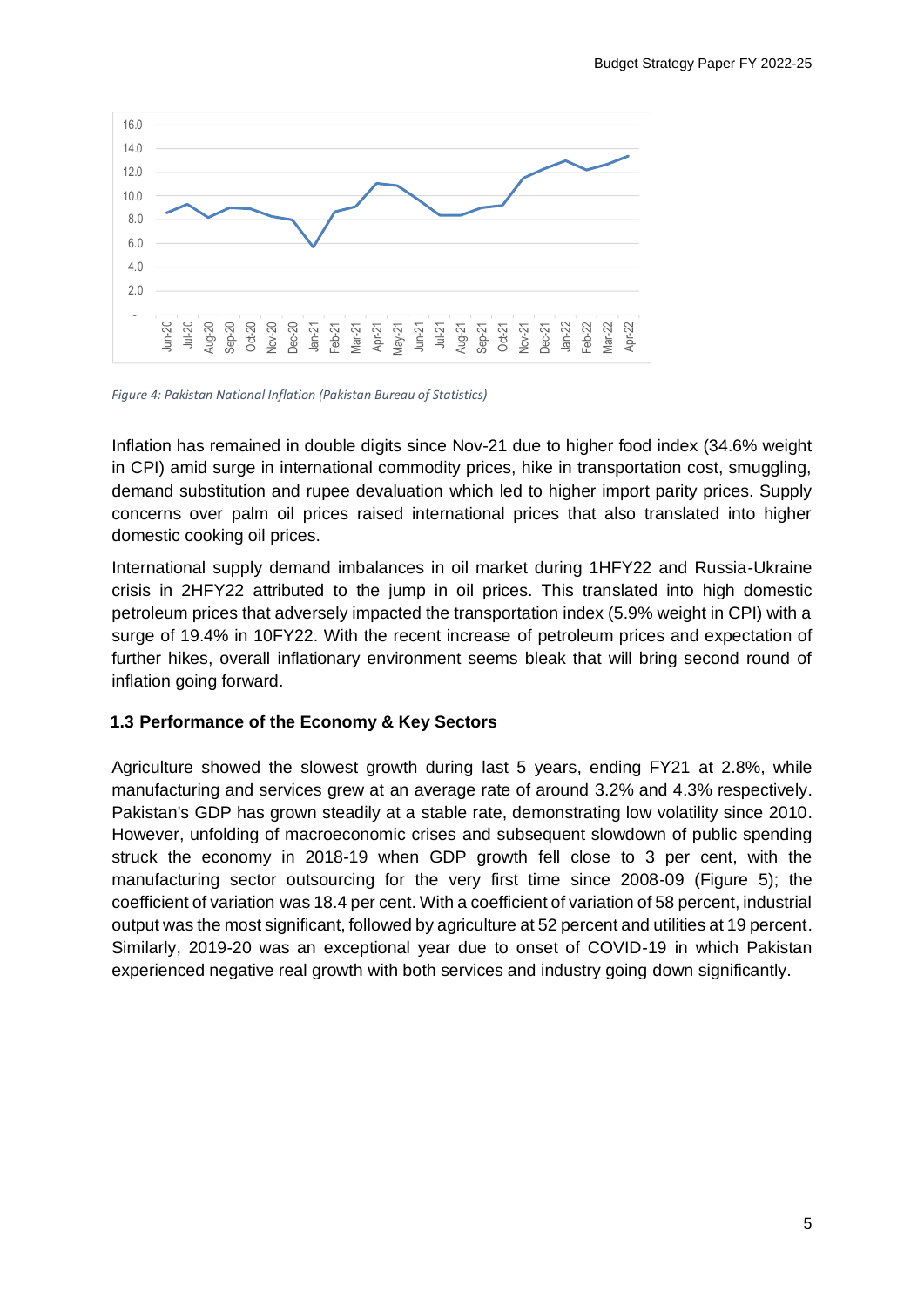

*Figure 5: National GDP and Sectoral Growth Rates, 2016-21 (%) (Source: Pakistan Bureau of Statistics)*

# 1.3.1 Manufacturing Sector Performance

In Pakistan, manufacturing sector contributed 12.0 percent to the Gross Domestic Product (GDP) and the sector employs 16.1 percent of the country's labor force. Manufacturing sector consists of three sub-sectors: Large Scale Manufacturing (LSM), Small Scale Manufacturing (SSM) and Slaughtering. Large Scale Manufacturing (LSM), at 8.86 percent of GDP dominates the overall manufacturing sector, followed by Small Scale Manufacturing, which accounts for 1.93 percent of total GDP. The third component, slaughtering, accounts for 1.21 percent of GDP with 6.1 percent sectoral share.

In terms of historical results, the sector witnessed a broad-based downturn of approximately 5 percent in FY2008-09 compared with a double-digit growth in FY2007-08. Several factors were responsible for this decline— including extreme energy shortages, increasing input costs, along with lower domestic and external demand. Nevertheless, the sector improved quickly when foreign commodity prices began to somewhat ease as of July 2008; yet consumer prices of many industrial inputs continued to rise. In turn, falling oil prices and somewhat improved power shortage stability balanced industrial output (Pakistan Economic Survey, various years). FY2009-10 saw a turnaround of the sector's decline with the automotive and telecommunications sectors benefiting from increased consumer demand. Textile, the main export market, was hard to recover. Due to energy crises, ever-increasing input costs and lack of demand, 2010-11 and 2011-12 again witnessed weaker performance. Key performance detractors included negative growth in the oil sector induced by circular debt, reduced domestic and international cement production and lower electronics demand. After 2011-12, LSM's results recovered based on better iron and steel, automobile, clothing, pharmaceutical, and food industry output.

Nevertheless, the manufacturing sector's output fell sharply in 2018-19, and reported negative growth. The slowdown stemmed from multiple factors, including reduced spending on the Public Sector Development Program (PSDP), decreased development activities in the private sector, and decreased consumer spending on durable products (Pakistan Economic Survey 2018-19). The subdued performance continued in 2019-20 due to onset of COVID-19. The economic crisis brought economic activity to a near-halt, both domestically and globally. Textile and Apparel, a heavy weight sector, was highly exposed to this crisis owing to its labour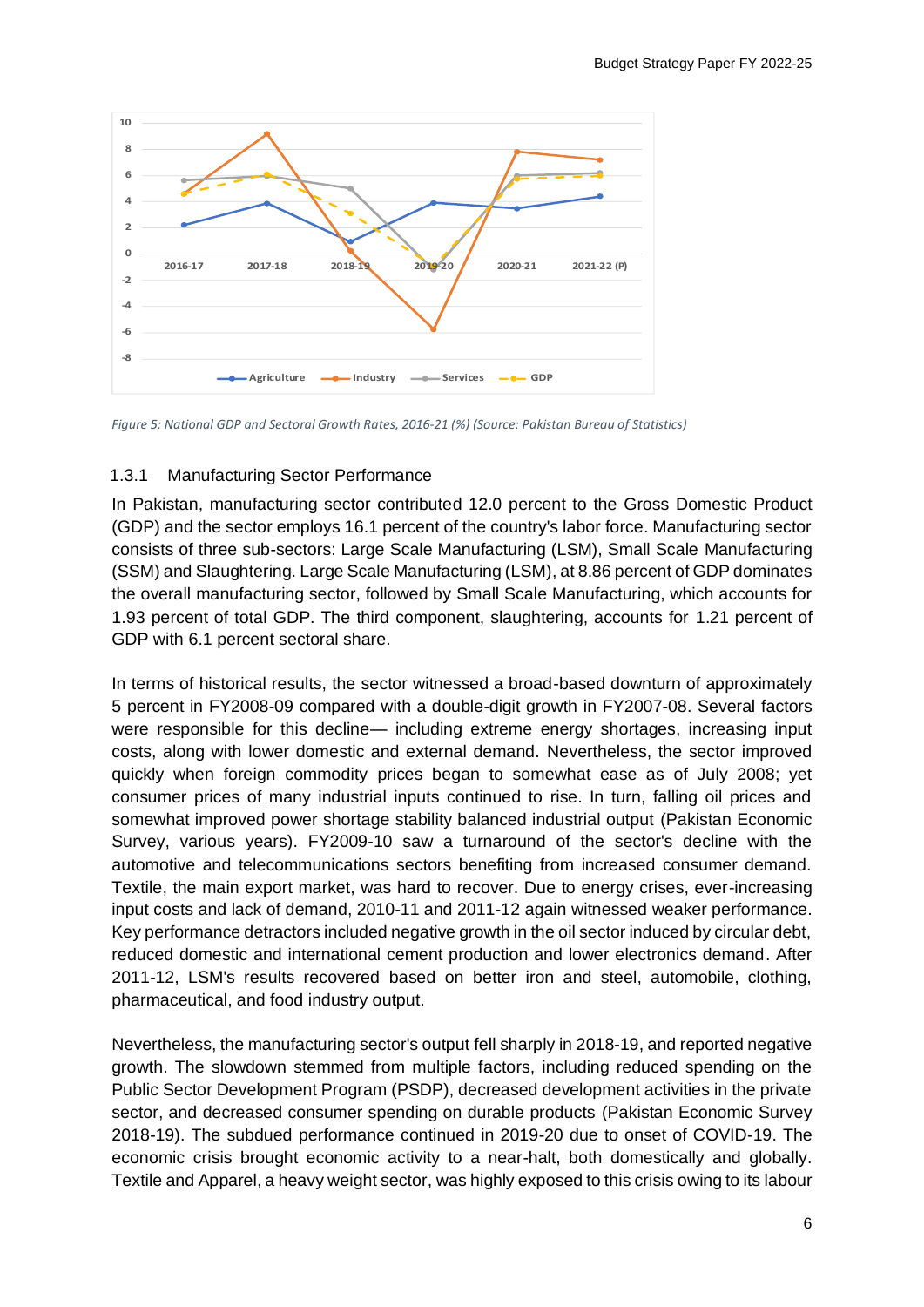intensity. Still, uncertainty regarding pandemic, global economic downturn and dismal domestic demand escalated the downside risks for the manufacturing sector (Pakistan Economic Survey 2019-20). FY2020-21 saw significant recovery and LSM appeared to be one of the most resilient sectors during the COVID-19 pandemic. Broad-based growth in LSM originated from strong performance of Textile, Food Beverages & Tobacco, Non-Metallic Mineral Products and Automobile. Manufacturing showed overall growth of 10.52 percent in FY21, from -7.80 percent a year before. Manufacturing sector is expected to grow by 9.8 percent in FY21-22 (Pakistan Bureau of Statistics).

#### 1.3.2 Agricultural Sector Performance

Agriculture accounts for 23 percent of the GDP. National labour force employs 38.5% in the sector. Despite its importance, the sector appears to be underdeveloped. Over the past few years, the production of the agricultural sector has declined below acceptable standards, mainly due to the decreasing productivity of all major crops. Climate change is also a significant challenge to Pakistan's agriculture and threatens the region's water supply and food security. In FY22, the crop productivity has particularly been affected due to fertilizer and water shortages. This has manifested in wheat procurement in Punjab lower than the target.

In recent years, agriculture's success remained negative in FY2018-19. The industry expanded by 0.94%, far smaller than the 3.8% target set at the start of the year. Crops subsector encountered negative growth of 4.38 percent against a target of 3.6 percent on the back of a decrease in the growth of important crops by 8.59 percent. In FY22, agriculture sector is expected to grow by 4.4%.

#### **1.4 Structural Change in Sectoral Shares**

Over the years the structure of the economy of Pakistan has shifted, with the share of agriculture declining and that of services increasing. The absolute size of the services sector in Pakistan rose from 37% in 1950 to 58.2% in 2021, whereas for the manufacturing sector, it only went up to 18.9% in 2021 from 10% in 1950 (Figure 6). Agriculture has lost nearly 35 percent to the services and production sectors. The related increase in jobs in these industries, however, indicates that migration from agriculture has been gradual, and there has been comparatively less employment in services.



*Figure 6: Structural Change in Pakistan GDP (% Share) (Source: Pakistan Bureau of Statistics)*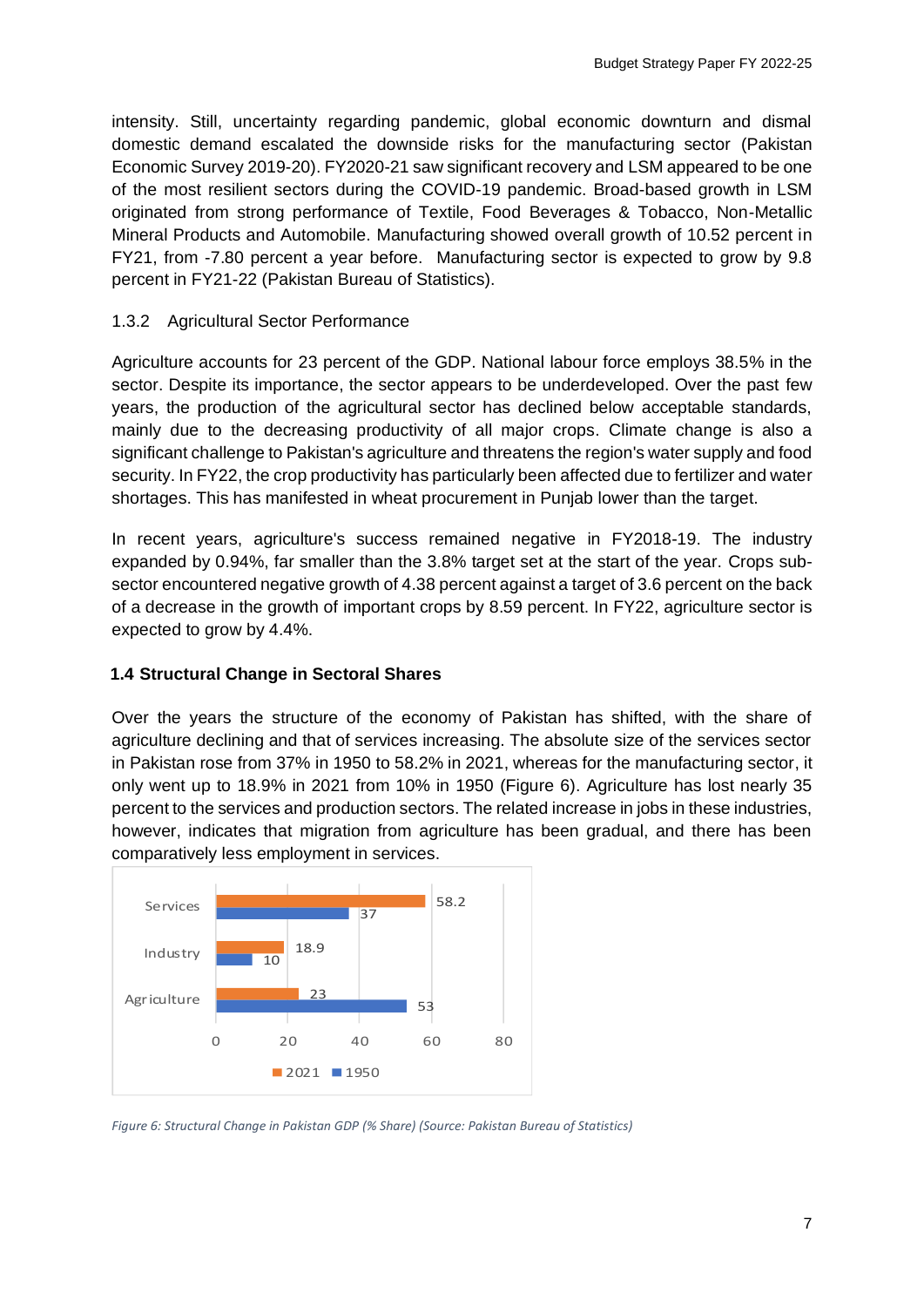

*Figure 7: Change in Employment share (% of total employed) (Source: Pakistan Labour Force Surveys)*

The above improvement in structure and jobs clearly shows that Pakistan has not had a sustained focus on growth in business or manufacturing (Figure 7). The last detailed labour policy was implemented in 2011-12, but it was also dismissed. One of the major factors contributing to premature de-industrialisation and a skewed structural transformation in favour of the services sector is the lack of serious emphasis on developing a competitive manufacturing base and industrial value-add.

# **1.5 Future Economic Outlook in the Medium-Term<sup>2</sup>**

Pakistan's economy grew at 5.7% in the last financial year and was expected to grow at 5.6% in FY22. However, there are significant challenges to the macroeconomy of the country. Due to mounting internal and external deficits, inflationary pressures, exchange rate challenges, and possible reduced public spending, the economy is expected to lose momentum in growth in FY23. Federal Government's fiscal balance is expected to be in the range of Rs 5.6 trillion or more than 8% of GDP in FY22. The exchange rate took a massive hit having a direct impact on inflation. Both, the deterioration of the exchange rate, and rising inflation induced the monetary committee to increase interest rates to 13.75 percent. This increased cost of capital is likely to cut aggregate demand, slowing down economic growth. The following table provides a list of the projections for these key macroeconomic indicators in the medium term:

| Table 2: Macroeconomic Indicators |             |             |             |             |  |  |  |
|-----------------------------------|-------------|-------------|-------------|-------------|--|--|--|
| <b>Economic Indicators</b>        | 2021-22 (P) | 2022-23 (P) | 2023-24 (P) | 2024-25 (P) |  |  |  |
| GDP Growth Rate %                 | 5.6%        | 4.0%        | $4.2\%$     | 4.6%        |  |  |  |
| Inflation                         | 10.9%       | 11.2%       | 10.5%       | $7.4\%$     |  |  |  |
| FBR Collection (Rs. bn)           | 6000        | 6,955       | 8.067       | 9,051       |  |  |  |
| GDP - Market Prices (Rs. bn)      | 64.315      | 74.601      | 83,739      | 92,727      |  |  |  |
| Punjab GSDP <sup>3</sup>          | 34,730      | 40,285      | 45,219      | 50,073      |  |  |  |

Inflation is expected to remain high but is expected to somewhat taper off towards FY25. A major concern for FY23 will be high inflation caused by higher petroleum prices, increase in gas/electricity measures, continuation of geopolitical and supply side risks and second round impact of rupee devaluation.

<sup>2</sup> IMF World Economic Outlook is the source of economic forecasts used in this section.

<sup>3</sup> Punjab's share is estimated at 54% of National GDP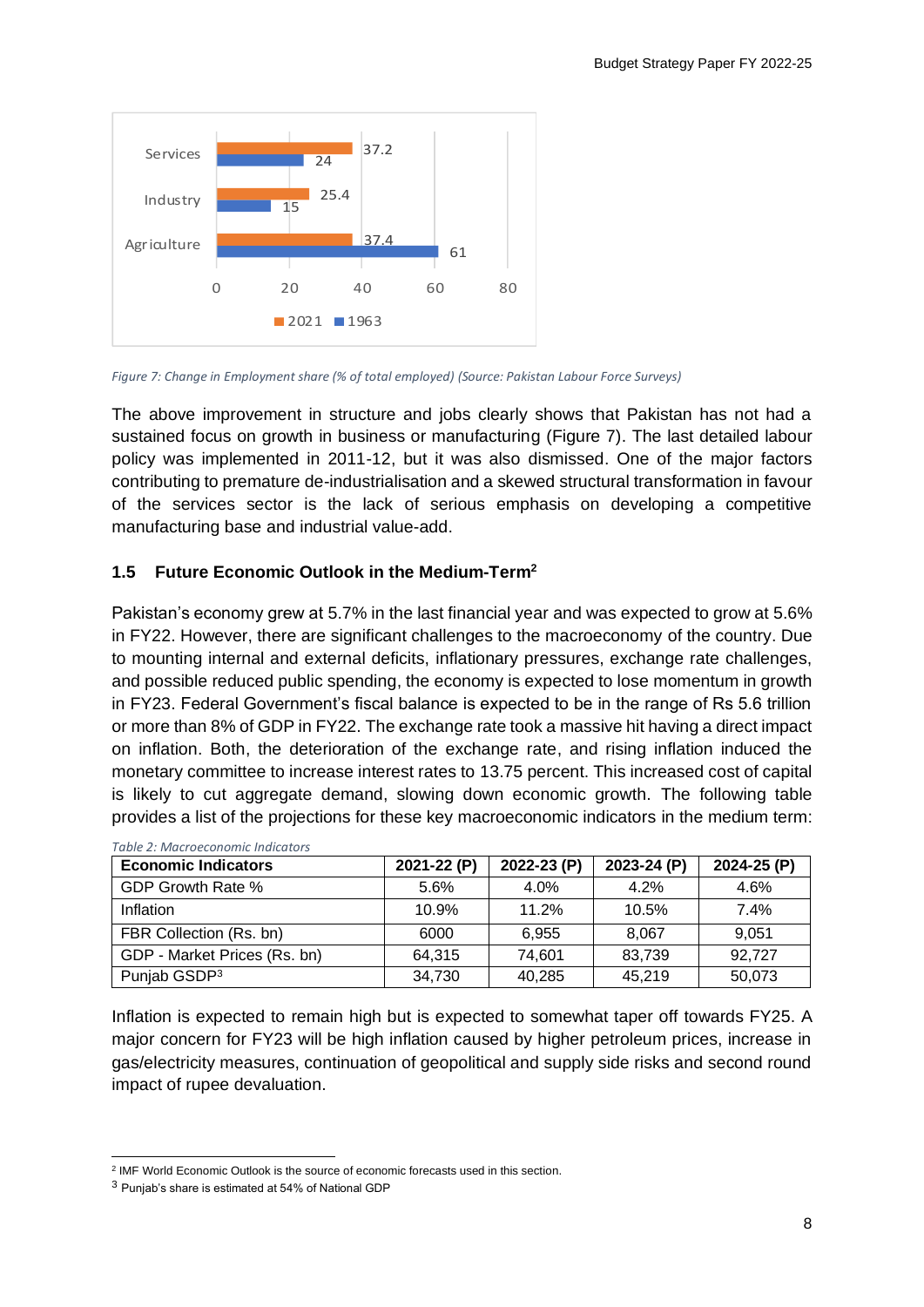Pakistan had its latest rounds of constructive discussion with IMF for restoration of IMF package that is currently held subject to unwinding of fuel and electricity subsides announced in Q3FY22. Subsequently, increased petroleum prices by 40% will contract price differential claims and create further room for complete abolishment of petroleum subsidy to narrow fiscal gaps. Having IMF on board means disbursement of external finances from bilateral and multilateral bodies that will further facilitate in building of FX reserves and reduce pressure on external accounts. It is expected that IMF will expedite the implementation process of economic reforms, especially in the energy sector, to curb circular debt build-up. Though higher electricity and gas prices will be inflationary in nature, their long-term benefit will provide resilience to future economic growth.

It is anticipated that expected unwinding of the energy subsidy and move to targeted subsidy will also reduce fiscal imbalances in FY23. Keeping in view contractionary monetary and fiscal policies, GDP growth is likely to fall in FY23. As per estimates, Pakistan's GDP will reduce to 4.0% while SBP expects the range of 3.5-4.5% in FY23.

Current account management will once again be a challenge, especially if international commodity prices remain high. The imports of essential items such as food and petroleum groups are likely to remain high. Sustainability of exports and remittances will be crucial amid global economic slowdown that could bring adverse impacts to Pakistan. SBP projects a current account deficit of 3% of GDP in FY23.

In short, the economy will see a slow-down with high inflation and high cost of capital but recovery will start as pressure on the deficits eases out.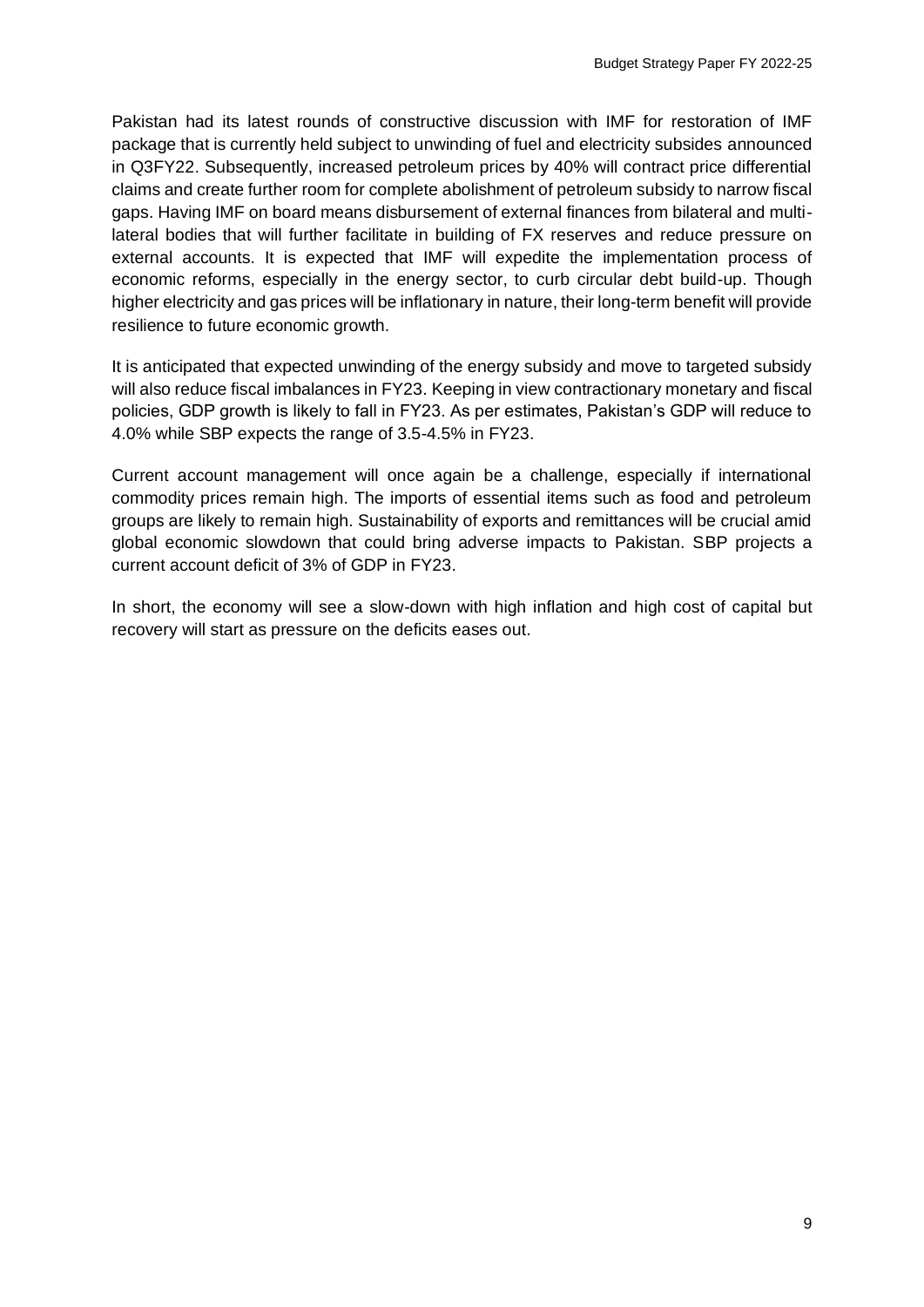# **2. Punjab Growth Model**

Punjab Economic Research Institute (PERI) worked out an extensive growth model for the Province of Punjab, which involved tabulating the structure and value of the provincial economy and its sectors. PERI has estimated the entire Gross Provincial Product (GPP) series to identify the policy variables that are likely to result in maximum impact.

The policy variable in Punjab growth model includes all provincial and federal policy variables. The key variable at the federal level include inflation, GDP, size of PSDP, interest rates, exports, imports, money supply, price index of import and exports, exchange rate etc. At the provincial level the key policy variables include water availability, SME credit, size of ADP, provinces own source revenues, return on public investments, regional inequity, multidimensional poverty and similar other provincial variables. Based on the growth model, the province has developed its economic growth strategy titled Punjab Growth Strategy 2023. The strategy aims for the following key targets.

#### **Target 1**: **Attain 7 percent per annum growth of the provincial economy by year 2023**



The expected growth trajectory for the economy and sectors is presented below:

*Figure 8: Expected Economic Performance of the Province and Sectors (%) - Punjab Growth Strategy*

Moreover, the patterns above suggest that over the five years, average growth in of the provincial GDP will be around 5.7 percent per annum on average. The industrial sector on average will grow at 6.5 percent, services by 6.0 percent and agriculture by 3.6 percent on average.

#### **Target 2: Create 6 million jobs (60% of the national target) by year 2023**

Based on its growth expectations, the Punjab Government expects to produce jobs as per the trajectory presented below.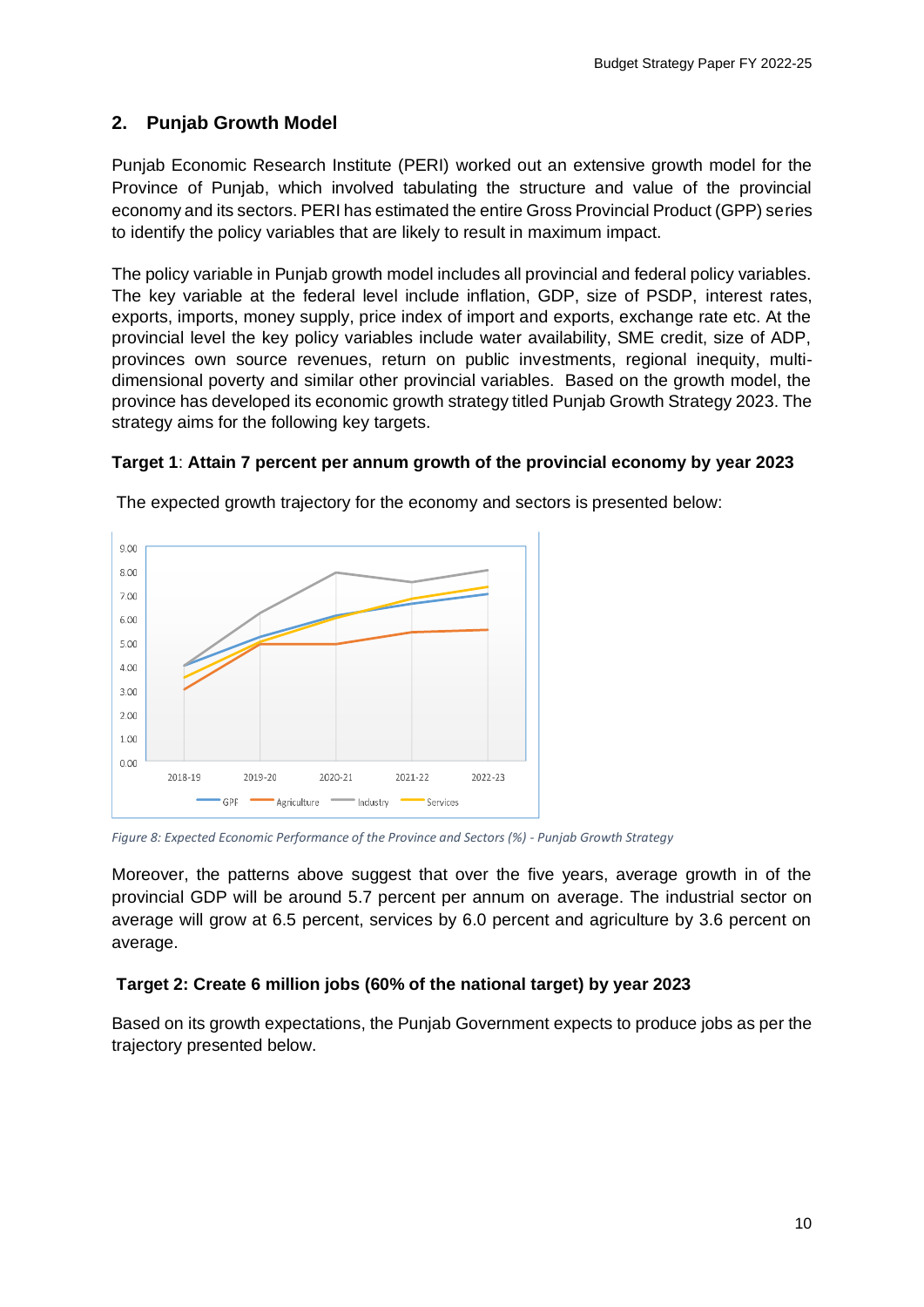

*Figure 9: Expected Employment Creation over Five Years to 2023 (Numbers) - Punjab Growth Strategy*

#### **Target 3: Bring multi-dimensional poverty down to 20% by year 2023**

Based on its growth expectations, the Punjab Government expects to reduce poverty as per the trajectory presented below:



*Figure 10: Reduction in Multi-Dimensional Poverty over Five Years to 2023 (%)*

The Punjab Growth Model and Strategy realises private sector to be the engine for growth and economic prosperity. The provincial target is to at least increase the private investment from PKR 1.8 trillion to PKR 3.2 trillion by the year 2023.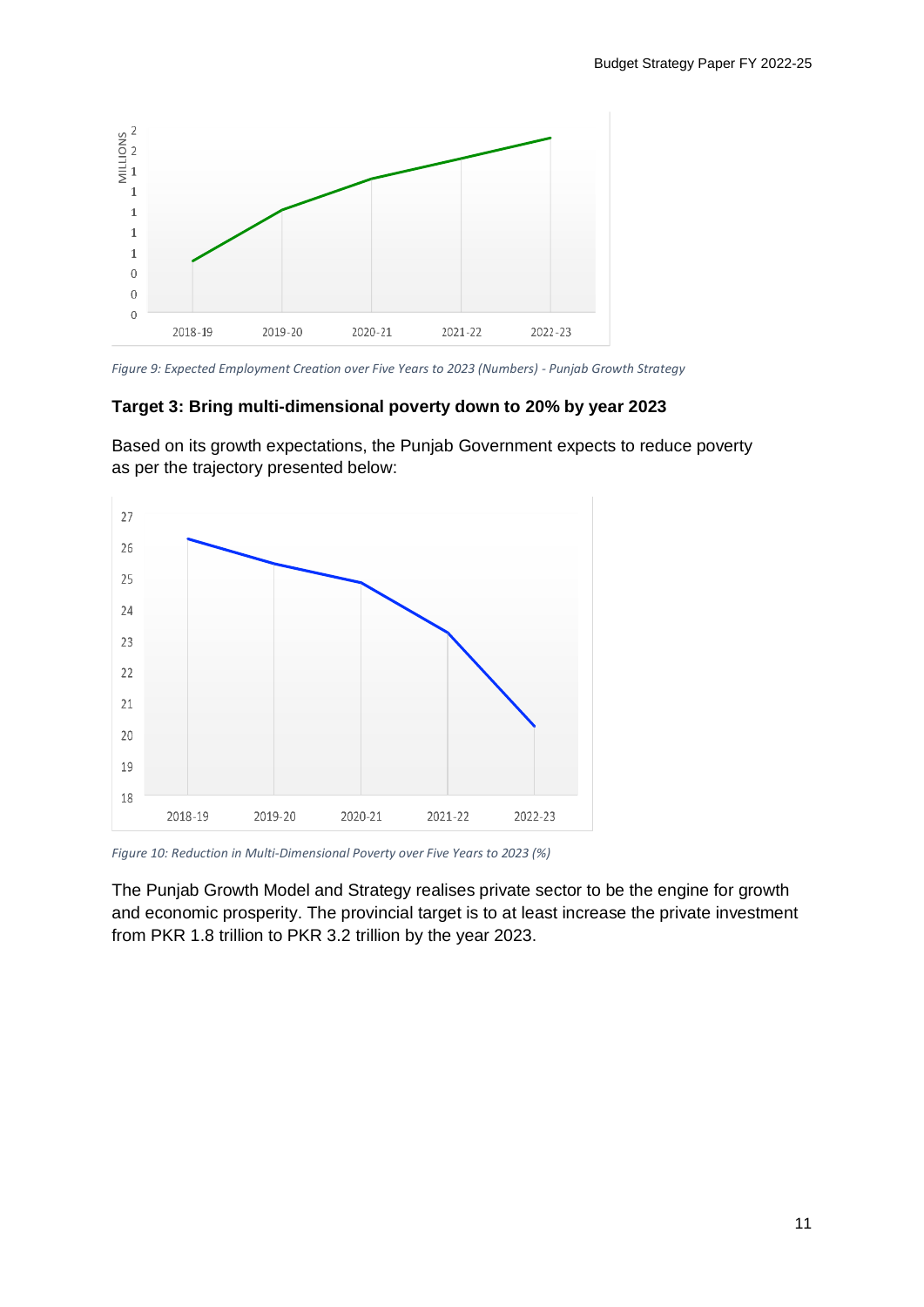# **3. Revenue Mobilization Strategy (RMS) for Punjab**

The main instrument available to the provincial government for implementing its growth targets and catalysing private investment is the Government's own spending. The level of this spending depends on the revenues raised by the Government in the medium term. Finance Department has formulated a comprehensive Revenue Mobilization Strategy in this regard, the elements of which have helped in identifying the interventions and revenue projections in the medium-term. Punjab's Own Source Tax Revenue collection stands at 14% of its overall revenue and 0.77% of estimated provincial GDP. Government is committed to improving its tax policy and administration to achieve high growth in its own-source revenue collection and increase its Own Source Tax Revenue (OSTR) to GDP ratio.

The strategy aims to focus on major areas for mobilization of greater fiscal space for the provincial government without increasing cost of doing business in the province. RMS has its major focus on enhancing tax revenue which has a high potential of growth. Broad principles underlying the OSTR mobilization strategy include progressive taxation, minimizing economic distortions caused by tax policies, broadening of tax base, improving human resource management, standardizing, and automating administrative processes, and laying emphasis on effective communication and taxpayer facilitation.

Sources of OSTR can be broadly categorized as direct and indirect taxes. Major direct taxes include Property Tax and Motor Vehicle Tax whereas major indirect taxes include Sales Tax on Services and Stamp Duty. The Government's objective is to significantly enhance the collection of these taxes as a percentage of provincial GDP. The proposed strategy focuses on the following tax specific strategies:

- a) Key elements of the Property Tax strategy include holistic policy and target setting on the subject; linking all taxes requiring property valuation to capital value of the property; adopting DC rates as the proxy of Capital Value of property; taking measures to bring DC rates closer to market values; rationalizing the exemptions; expanding the scope of immoveable property tax to extended urban; converting immoveable property tax into a progressive tax applicable on capital value of all properties above a certain threshold; and aligning rates of similar transaction taxes such as Stamp Duty and Mutation Fees.
- b) Key elements of the Motor Vehicle taxation strategy include progressive taxation, use of Motor Vehicle Tax policy as an environmental management instrument, increasing the rate of Transfer fee and Token Tax especially on luxury vehicles, and taking measures to curb the practice of registration of vehicles in other jurisdictions to benefit from lower tax rates.
- c) Key elements of the Provincial Sales Tax on Services strategy include embedding the Destination Principle as the basis of taxation, universal application of sales tax subject to a few exceptions included in a negative list of services; rationalization of sales tax rates; phasing out of exemptions; rationalizing concessional rates; allowing input tax adjustments across the board; broadening of tax base with a focus on e-commerce and other highpotential taxpayers; strong IT and communication platforms; automation of administrative processes; financial and operational autonomy; and a comprehensive human resource policy with emphasis on career planning, training & development, and performance management.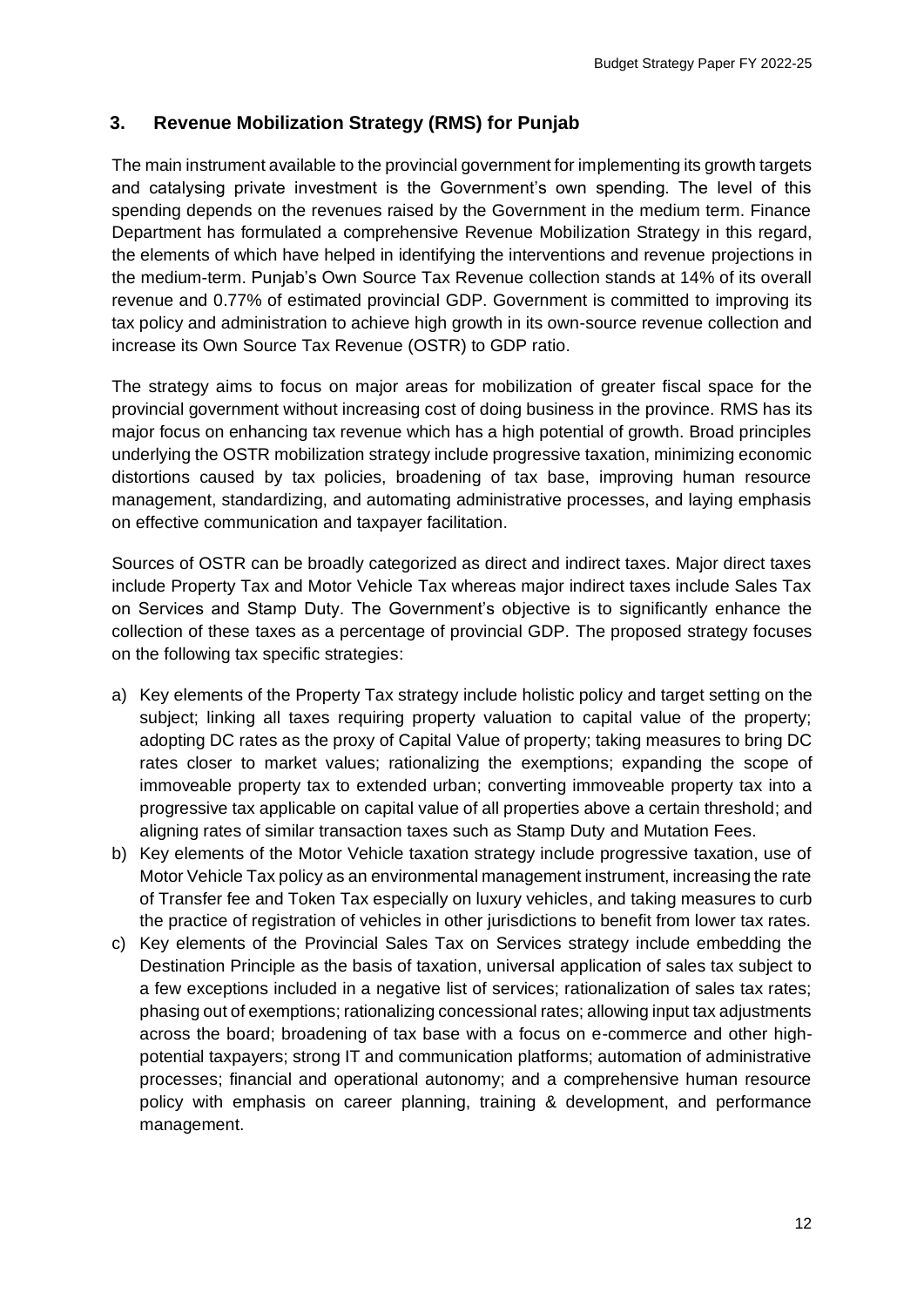d) Key elements of the strategy pertaining to Stamp Duty include uniformity in rates of duty for rural and urban properties and calibrating the rates of duty to balance the considerations of higher economic activity with those of higher tax collection.

The strategy proposes to enhance tax collection from 0.77% of provincial GDP in FY21 to 1.2% in FY25. The strategy shall serve as an anchor for the business plans of revenue collecting agencies of Punjab.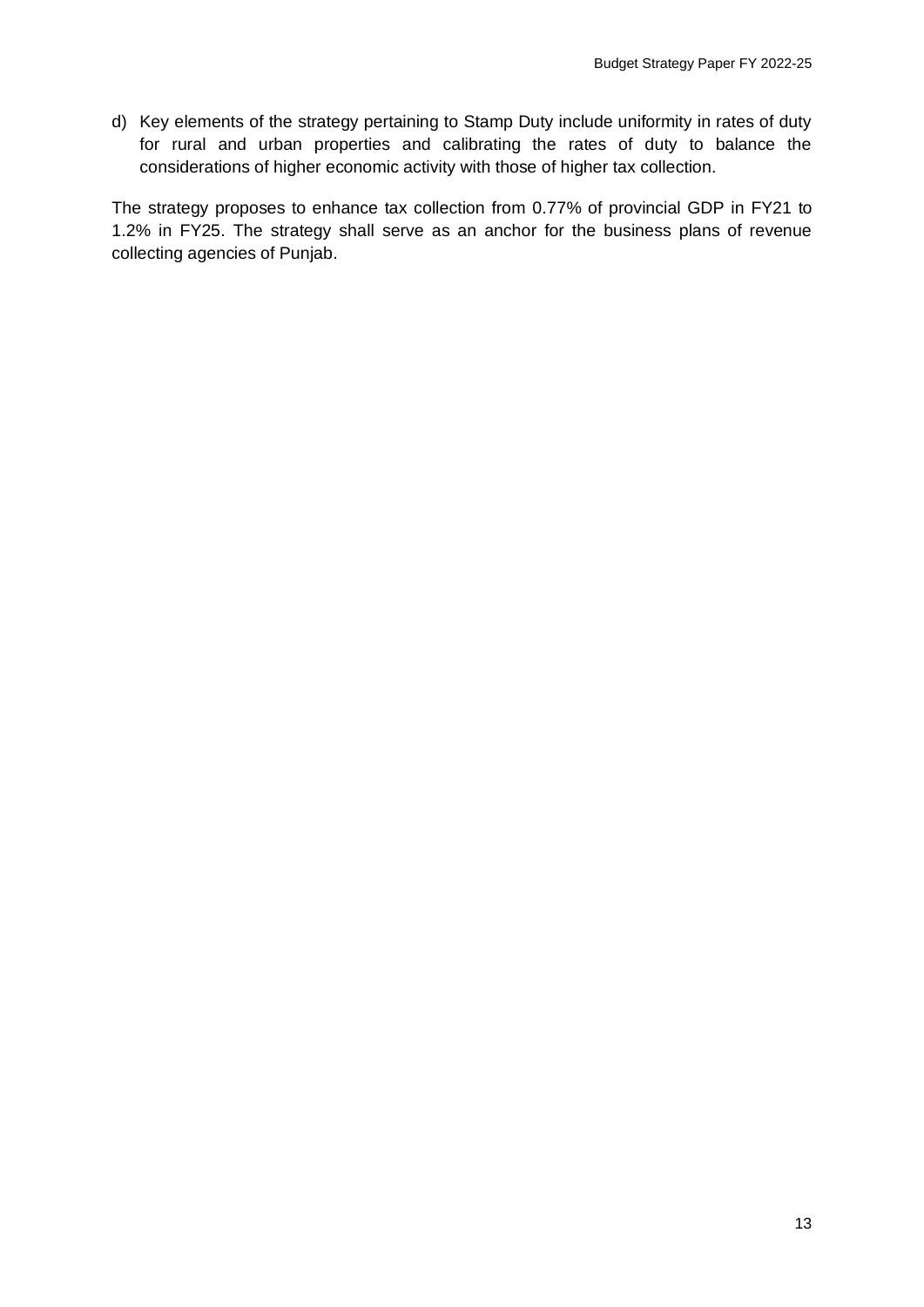# **4. Medium Term Fiscal Framework 2022-25**

This section provides projections of the estimated revenues and expenditures of the Government from FY 2021-22 to FY 2024-25.

## **4.1 Projections of Divisible Pool Transfers to the Province**

Pakistan is a country with a chronic problem of low tax-to-GDP ratio. The current level of its tax effort is lower than that of most of its South Asian neighbours. No country can make good economic progress with this level of tax-to-GDP ratio. Therefore, low-tax-to-GDP ratio is a core constraint to economic growth which needs to be resolved if the country has to address its macro-challenges.

In the last five years, on average, 81% of the Total Provincial Revenue of Punjab has been contributed from the Provincial share in Federal Revenue, whereas around 17% has been collected from own source revenue, and around 2% comes from Federal Loans and Grants. Therefore, an accurate estimate of these transfers is extremely important to predictably plan budget allocations in the medium term. In this regard it may be useful to have a look at the past trends of FBR tax collection as almost all of this collection forms part of the Divisible Pool Transfers. Table 3 shows the trend of FBR tax collection during last two decades.

| <b>FBR Tax</b> | <b>Tax-to-GDP Ratio</b> |
|----------------|-------------------------|
| 713            | 9.40%                   |
| 847            | 9.80%                   |
| 1008           | 9.80%                   |
| 1161           | 9.10%                   |
| 1327           | 8.90%                   |
| 1558           | 8.60%                   |
| 1883           | 9.10%                   |
| 1946           | 8.70%                   |
| 2255           | 8.90%                   |
| 2590           | 9.44%                   |
| 3112           | 10.70% (rebased: 9.51%) |
| 3368           | 10.54% (rebased: 9.45%) |
| 3842           | 11.17% (rebased: 9.8%)  |
| 3829           | 9.97% (rebased: 8.72%)  |
| 3997           | 9.58% (rebased: 8.41%)  |
| 4732           | 9.92% (rebased: 8.48%)  |
|                | <b>Collection (bn)</b>  |

*Table 3: FBR Tax to GDP (Nominal)*

During the past two decades, FBR tax-to-GDP ratio exhibited a minimum of 8.6% in FY 2010- 11 and a maximum of 11.2% in FY 2017-18. Only during FY16 to FY18 did this ratio increase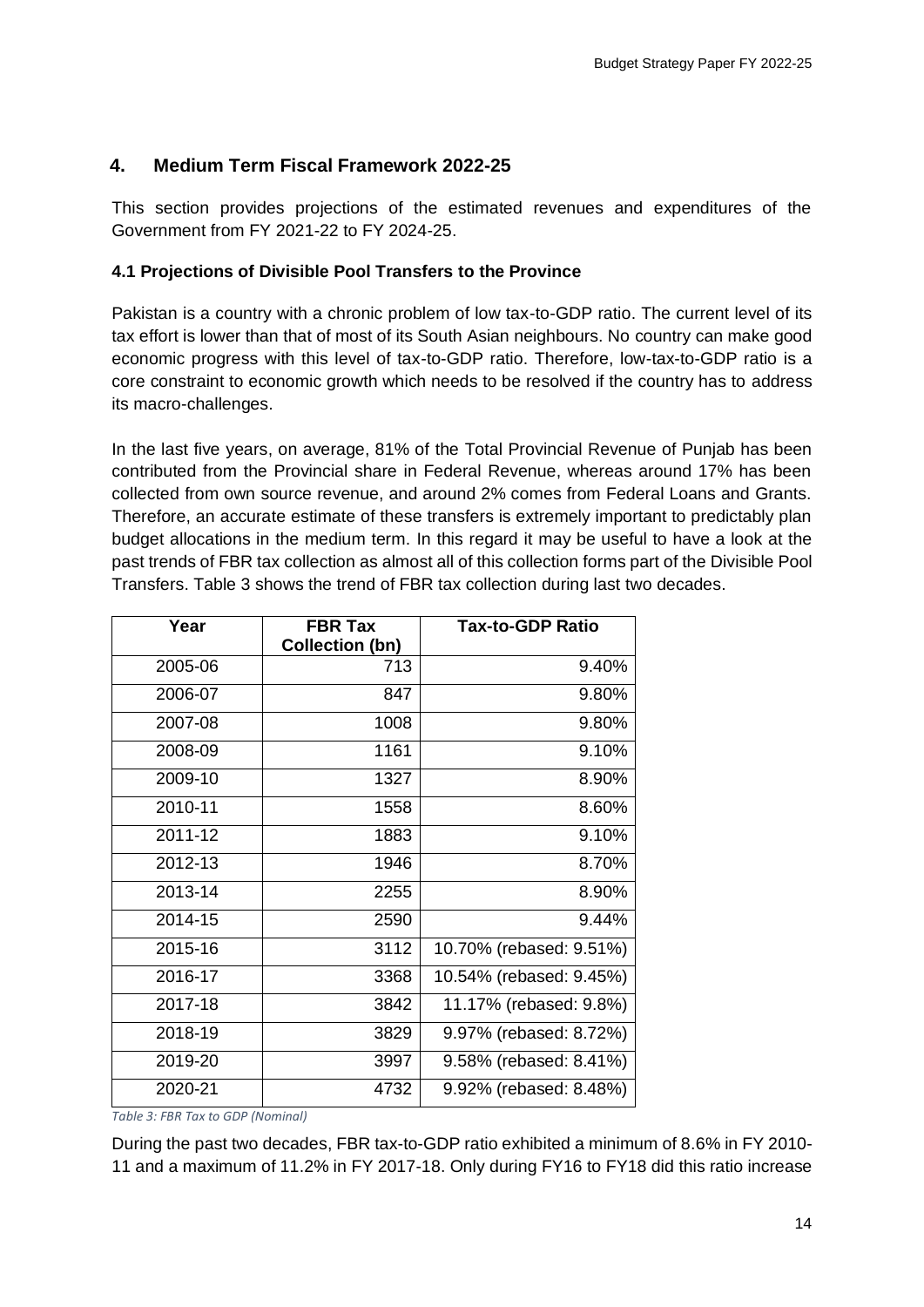to double digits on FY2005-06 as base. The momentum, however, was derailed as the economy got hit by a downturn, details of which have already been discussed.

Budget estimates FY2021-22 of FBR tax collection is Rs. 5,829 billion which is approximately equal to 8.8% of the estimated GDP size of FY22. Past trends provide us a good basis to project revenues during the current year especially with the knowledge of revenue performance in the first six months of the financial year. On average during last ten years, FBR collection in the first half of the financial year typically remains at 45-47 percent of the collection in the full year.

FBR's collection of Rs. 2,210 billion during the first six months of FY 2020-21 was 44.5% of the BE and finally, 46.7 percent of the actual collection during the whole year, making a collection, during the year, of Rs.4,732 billion. However, for FY2021-22, FBR collection for the first six months has been Rs. 2,922 billion which is 50% of the BE. Two factors have contributed to the higher collection for the first half of the year – high inflation and supplementary budget during the financial year.

The estimate for FY 2021-22, however, works out to be between Rs. 6,217 billion to Rs. 6,493 billion based on historical trends of past 10 years. In this scenario, Rs. 6,217 billion could have been a likely estimate. However, subsidies announced by the Federal Government such as in sales tax on petroleum products are needed to be factored in projecting estimates for FY22. It may be feasible to push down the estimate to Rs. 6,000 billion. This collection would imply a tax-to-GDP ratio of approximately 9.3 percent of estimated GDP in line with historical average.

Since the Government realizes the importance of increasing the level of domestic fiscal efforts, a slightly ambitious revenue target has been presented in the table below, whereby projected revenue increases gradually to 9.8 percent by FY 2024-25:

| <b>Projections of FBR Collection (bn)</b>                |        |        |        |        |  |  |  |  |
|----------------------------------------------------------|--------|--------|--------|--------|--|--|--|--|
| 2022-23 (P)<br>2023-24 (P)<br>2024-25 (P)<br>2021-22 (P) |        |        |        |        |  |  |  |  |
| <b>GDP Projection</b>                                    | 64,315 | 74,601 | 83,739 | 92,727 |  |  |  |  |
| Tax-to-GDP Ratio                                         | 9.3%   | 9.3%   | 9.6%   | 9.8%   |  |  |  |  |
| FBR Tax Rev.                                             | 6000   | 6,955  | 8,067  | 9,051  |  |  |  |  |

*Table 4: Projected FBR Collection*

Based on the above projections of FBR revenue, divisible pool transfers to the province of Punjab are projected at Rs. 1,733 billion in 2021-22 in accordance with  $7<sup>th</sup>$  NFC Award, increasing to Rs. 2,617 billion by 2024-25:

| Projections of Divisible Pool Transfers to Punjab (bn) |             |            |            |           |  |  |  |
|--------------------------------------------------------|-------------|------------|------------|-----------|--|--|--|
|                                                        | 2021-22 (P) | $22-23(P)$ | $23-24(P)$ | 24-25 (P) |  |  |  |
| <b>FBR Collection</b>                                  | 6,000       | 6,954      | 8,067      | 9,051     |  |  |  |
| Less: Non-divisible Pool Items                         | 38          | 38         | 42         | 46        |  |  |  |
| <b>Gross Divisible Pool</b>                            | 5,962       | 6,916      | 8,025      | 9,005     |  |  |  |
| Less: 1.37% Collection Charges                         | 5,880       | 6,821      | 7,914      | 8,881     |  |  |  |
| Less: 1% War on Terror for KPK                         | 5,821       | 6,753      | 7,835      | 8,792     |  |  |  |
| Provincial Share 57.50 %                               | 3,347       | 3,883      | 4,505      | 5,055     |  |  |  |
| Punjab's Share (51.74 % of<br>provincial share)        | 1,733       | 2,010      | 2,332      | 2,617     |  |  |  |

*Table 5: Projected Divisible Pool Transfers to Punjab*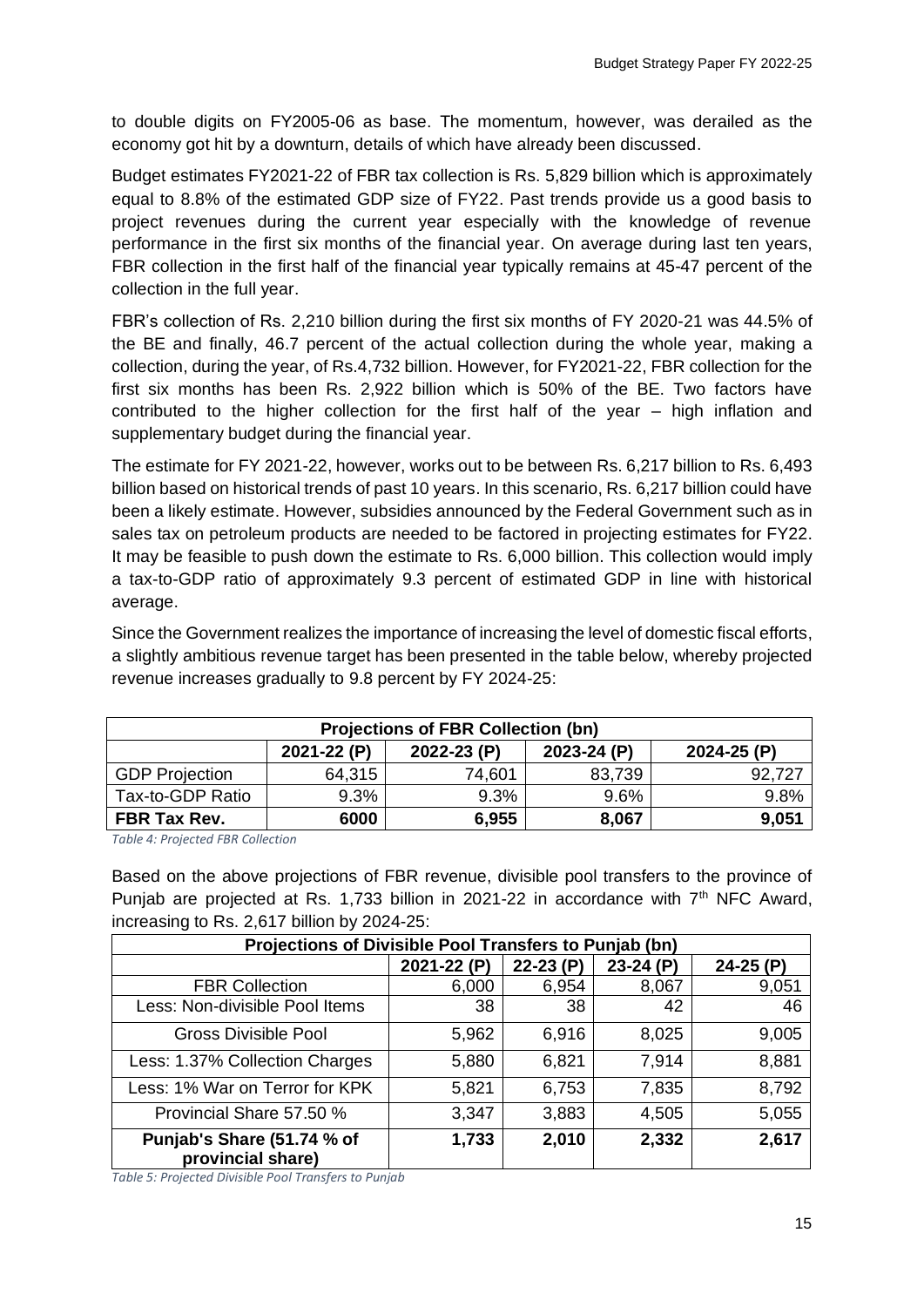In this context, it is important to note that the  $10<sup>th</sup>$  National Finance Commission (NFC) has been constituted; however, it is yet to begin its deliberations for a fiscal transfer formula. Any changes in the current formula / fiscal arrangement have the potential to alter these estimates.

## **4.2 Projections of Provincial Tax Revenue**

Provincial tax receipts comprise direct taxes (agriculture income tax (AIT), urban immovable property tax (UIPT), land revenue, professional tax, stamp duties, motor vehicle taxes etc.) and indirect taxes (sales tax on services, provincial excise, electricity duty etc.). In FY21, the four provinces combined generated approximately 1.1 percent of GDP as their tax revenues<sup>4</sup>. Given that the country needs to make strenuous efforts to emerge from the low tax-to-GDP trap, sub-national governments will need to continue to play their due role by enhancing their fiscal effort.

Tax revenue generation effort by Punjab Government in the last decade was approximately 23 percent per annum. This was impressive compared to the previous decade when there was little growth in provincial tax collection. In the last decade, Punjab's tax collection increased from Rs. 69.1 billion in FY 2010-11 to Rs. 234.0 billion in FY 2020-21. Assignment of sales tax on services was an important but not the only reason for this increase in tax revenue. Successive governments introduced several reform initiatives that have contributed to accelerated growth of tax revenue. Such measures include introduction of valuation tables in rural areas, levy of capital value tax on property transactions, automation of the UIPT record, extension in scope of sales tax on services, introduction of E-Stamping and revision of tax rates for motor vehicle taxes, E-pay Punjab, various tax administration measures etc.

It is important to mention that currently, own source tax-to-GDP ratio for Punjab stands at 0.77% of estimated provincial GDP. It is pivotal to continue the existing momentum of growth in provincial taxation for another period of 5 years to take the province closer to its potential tax revenue. To pursue this objective in a structured manner, the Revenue Mobilization Strategy identifies key measures and targets. Key features of the strategy have been highlighted earlier.

The table below provides the projections of Punjab's tax collection in the medium term. Tax collection during FY 2021-22 is estimated to yield Rs. 276.8 billion compared to a budget estimate of Rs. 272.5 billion. It is estimated that the tax collection would increase to Rs. 499.13 billion in FY 2024-25.

| <b>Projections of Tax Revenue</b>     |                         |              |            |            |  |  |
|---------------------------------------|-------------------------|--------------|------------|------------|--|--|
|                                       | <b>Projections (bn)</b> |              |            |            |  |  |
| Category                              | $21-22(P)$              | $22 - 23(P)$ | $23-24(P)$ | $24-25(P)$ |  |  |
| <b>Board of Revenue</b>               | 70.85                   | 75.23        | 80.90      | 88.18      |  |  |
| Agri. Income Tax                      | 2.11                    | 2.14         | 2.18       | 2.21       |  |  |
| <b>Land Revenue</b>                   | 21.90                   | 27.19        | 33.75      | 41.90      |  |  |
| Stamps + Registration + CVT           | 46.84                   | 45.89        | 44.97      | 44.07      |  |  |
| <b>Excise &amp; Narcotics Control</b> | 39.22                   | 52.39        | 70.45      | 95.25      |  |  |
| <b>UI Property Tax Collection</b>     | 16.93                   | 22.24        | 29.21      | 38.37      |  |  |
| <b>Tax on Professions</b>             | 1.07                    | 1.30         | 1.57       | 1.91       |  |  |

<sup>4</sup> Pakistan Fiscal Operations Data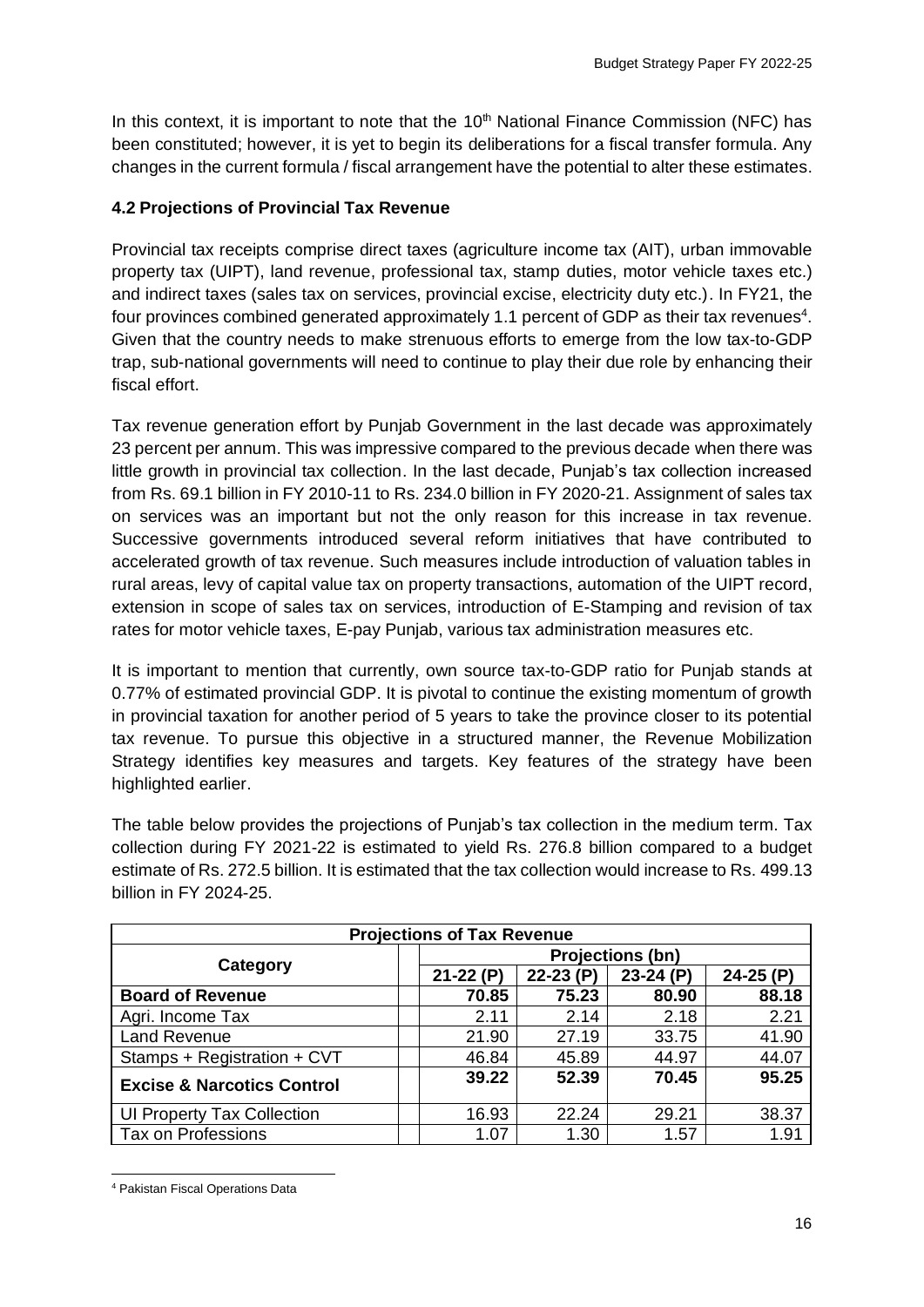| Receipts under M.V. Acts     | 18.73 | 26.44  | 37.32  | 52.69  |
|------------------------------|-------|--------|--------|--------|
| <b>Provincial Excise</b>     | 2.27  | 2.23   | 2.19   | 2.15   |
| Other Taxes of E&NT          | 0.22  | 0.18   | 0.16   | 0.13   |
| <b>Punjab Rev. Authority</b> | 165.5 | 204.47 | 252.66 | 312.32 |
| <b>GST on Services</b>       | 115.4 | 196.90 | 242.38 | 298.36 |
| Infrastructure Dev. Cess     | 7.8   | 7.57   | 10.28  | 13.95  |
| <b>Energy Receipts</b>       | 0.2   | 0.22   | 0.25   | 0.27   |
| <b>Transport Receipts</b>    | 1.0   | 1.46   | 2.13   | 3.11   |
| <b>Total Tax Receipts</b>    | 276.8 | 333.7  | 406.39 | 499.13 |

*Table 6: Projections of Own Source Tax Revenue*

#### **4.3 Projections for Provincial Non-Tax Revenue**

Non-tax receipts include income from property and enterprises (importantly net hydel profit); receipts from civil administration and other functions; miscellaneous receipts (other receipts excluding federal grants and development surcharges and royalties) and extraordinary receipts. Non-tax receipts accrue mainly on account of regulatory functions performed by the provincial government and from rates and fees charged for the provision of certain social and economic services. The other important non-tax receipts of Punjab Government include royalties from mines and minerals and traffic challans.

| <b>Projections of Non-Tax Revenue</b> |            |                         |            |            |           |  |  |
|---------------------------------------|------------|-------------------------|------------|------------|-----------|--|--|
|                                       |            | <b>Projections (bn)</b> |            |            |           |  |  |
| <b>Department</b>                     | 21-22 (BE) | $21-22(P)$              | $22-23(P)$ | $23-24(P)$ | 24-25 (P) |  |  |
| Agriculture                           | 1.147      | 1.807                   | 2.01       | 2.23       | 2.48      |  |  |
| <b>BOR</b>                            | 30.356     | 2.077                   | 2.30       | 2.54       | 2.80      |  |  |
| C&W                                   | 4.025      | 3.779                   | 4.50       | 4.60       | 4.70      |  |  |
| Cooperatives                          | 0.004      | 0.004                   | 0.004      | 0.004      | 0.004     |  |  |
| Education                             | 2.106      | 3.695                   | 1.98       | 2.02       | 2.06      |  |  |
| Finance                               | 37.893     | 81.977                  | 49.43      | 59.47      | 69.52     |  |  |
| <b>FW and Fisheries</b>               | 1.400      | 1.627                   | 1.67       | 1.72       | 1.77      |  |  |
| Health                                | 2.186      | 1.835                   | 2.00       | 2.10       | 2.20      |  |  |
| Home                                  | 1.292      | 1.255                   | 1.20       | 1.30       | 1.40      |  |  |
| HUD&PHED                              | 0.900      | 1.058                   | 0.95       | 0.97       | 0.99      |  |  |
| <b>Industries</b>                     | 0.412      | 0.373                   | 0.37       | 0.39       | 0.41      |  |  |
| Irrigation                            | 11.317     | 6.627                   | 11.20      | 11.30      | 11.40     |  |  |
| Lⅅ                                    | 1.270      | 1.413                   | 0.76       | 0.78       | 0.79      |  |  |
| Law & Parliamentary                   | 0.750      | 0.740                   | 0.74       | 0.75       | 0.75      |  |  |
| Mines & Minerals                      | 11.660     | 11.200                  | 13.52      | 16.32      | 19.69     |  |  |
| Police                                | 6.600      | 5.561                   | 6.01       | 6.50       | 7.02      |  |  |
| Miscellaneous                         | 18.724     | 19.517                  | 15.50      | 16.00      | 16.50     |  |  |
| <b>Total Non-Tax</b>                  | 132.04     | 144.5                   | 114.14     | 128.99     | 144.50    |  |  |

*Table 7: Projections of Own Source Non-Tax Revenue*

Punjab Government's non-tax collection is likely to fall well short of the target mainly on account of lower receipt of arrears of 'Net Hydel Profit' and meagre receipts under State Land disposal by Board of Revenue. Finance Department will cautiously budget such NTR heads as the collection situation was similar previous year as well. In addition, a worrying sign is a considerable expected shortfall in receipts of Irrigation.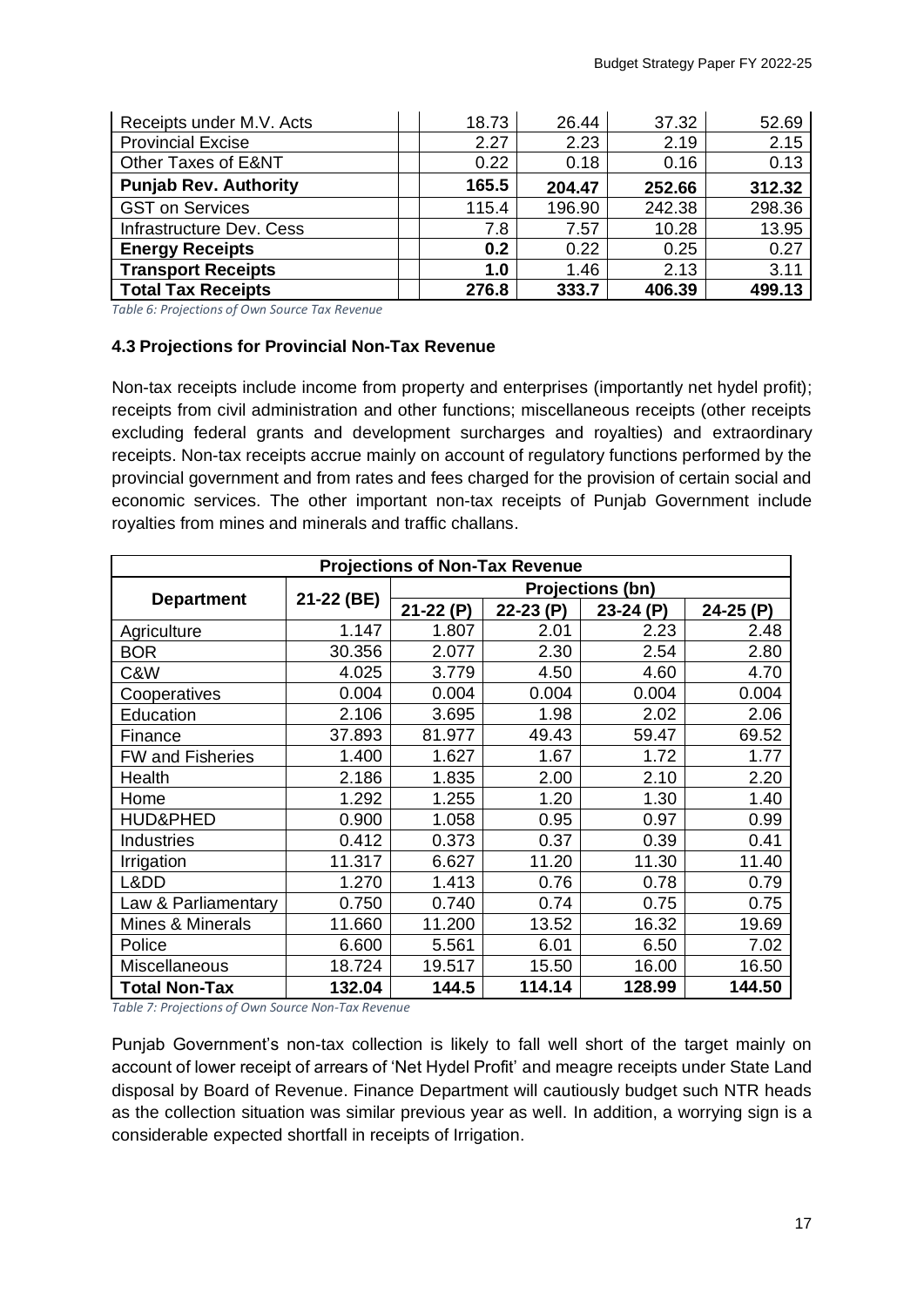It is projected that compared to collection of Rs. 119.5 billion in FY 2020-21, the collection from non-tax revenue will increase to Rs.144.5 billion by FY 2021-22 mainly on account of PSDP receipts. Considering the current macroeconomic scenario, Punjab is unlikely to get the arrears and ongoing liabilities of NHP in FY23 at least. Similarly, in an overall effort to reduce fiscal deficit by Federal Government, PSDP allocations are likely to shrink. Therefore, the NTR forecast has been projected taken into consideration these key policy factors.

## **4.4 Projections of General Revenue Receipts**

Based on the above projections of Divisible Pool Transfers, Provincial Tax Revenue and Provincial Non-Tax Receipts, following are the projections of the General Revenue Receipts of the Government during the BSP period:

| <b>Projections of General Revenue Receipts</b> |         |                                                     |        |        |        |  |
|------------------------------------------------|---------|-----------------------------------------------------|--------|--------|--------|--|
|                                                | BE      | Projections (bn)                                    |        |        |        |  |
|                                                | 2021-22 | $22-23(P)$<br>$21-22(P)$<br>$23-24(P)$<br>24-25 (P) |        |        |        |  |
| <b>Divisible Pool Transfer</b>                 | 1683.7  | 1,733                                               | 2,010  | 2,332  | 2,617  |  |
| <b>Provincial Resources</b>                    | 404.6   | 421.3                                               | 447.84 | 535.38 | 643.63 |  |
| <b>Provincial Tax Revenues</b>                 | 272.6   | 276.8                                               | 333.7  | 406.39 | 499.13 |  |
| Non-Tax Revenues                               | 132     | 144.5                                               | 114.14 | 128.99 | 144.50 |  |
| <b>General Revenue Receipts</b>                | 2088.3  | 2,154                                               | 2,458  | 2,867  | 3,261  |  |

*Table 8: Projection of General Revenue Receipts for Punjab*

The table above shows that the projection of General Revenue Receipts for FY2021-22 is Rs. 2,154 billion which is equal to 6.2 percent of Punjab's GSDP. In 2024-25, this will increase to Rs. 3,261 billion or 7.0% of GSDP. A significant shortfall in non-tax revenue appears likely at this stage for FY2022-23.

## **4.5 Projections of Financing from Capital Account**

The following table shows the projections of Current Capital Receipts, Current Capital Expenditure and the financing from Capital Account (titled Net Capital Receipts that is projected to be available to Punjab Government from FY 2021-22 onwards compared to Budget Estimate 2021-22.

| <b>CURRENT CAPITAL RECEIPTS</b>            |               |            |            |                         |           |  |
|--------------------------------------------|---------------|------------|------------|-------------------------|-----------|--|
|                                            |               |            |            | <b>Projections (bn)</b> |           |  |
|                                            | BE<br>2021-22 | $21-22(P)$ | $22-23(P)$ | $23-24(P)$              | 24-25 (P) |  |
| <b>Recoveries of Loans and</b><br>Advs.    | 3.0           | 1.3        | 1.4        | 1.5                     | 1.6       |  |
| <b>Debt</b>                                | 60.9          | 42.7       | 56.4       | 55.2                    | 52.8      |  |
| Foreign Program Loans                      | 35.9          | 32.7       | 31.4       | 30.2                    | 27.8      |  |
| Innovative financing                       | 25.0          | 10.0       | 25.0       | 25.0                    | 25.0      |  |
| <b>Current Capital Receipts -</b><br>$A/c$ | 63.9          | 44.0       | 57.8       | 56.7                    | 54.4      |  |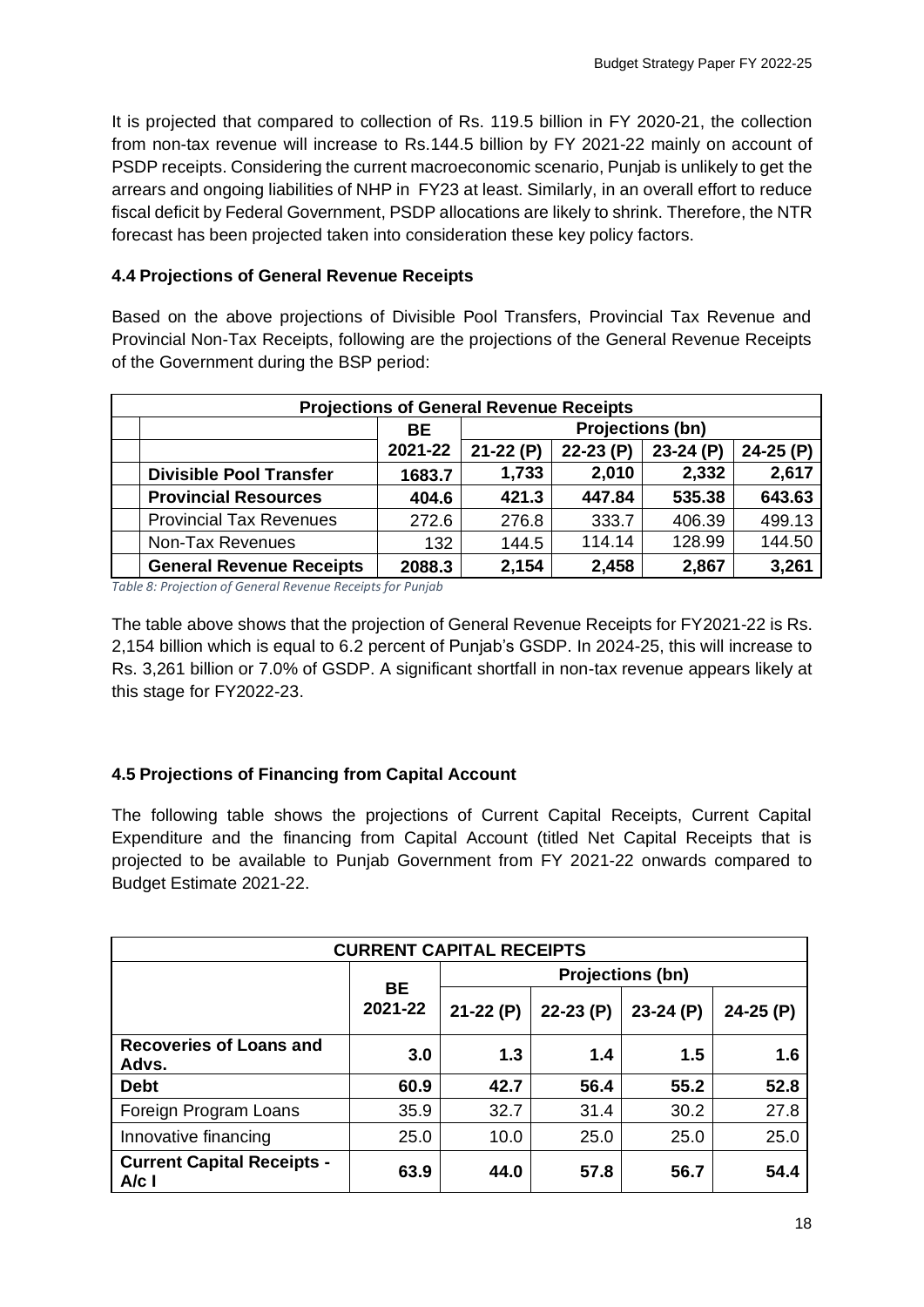| <b>CURRENT CAPITAL EXPENDITURE</b>            |        |        |        |        |        |  |
|-----------------------------------------------|--------|--------|--------|--------|--------|--|
| <b>Investment</b>                             | 5.5    | 5.0    | 10.0   | 10.0   | 10.0   |  |
| <b>Repayment of Principal</b>                 | 53.2   | 52.6   | 71.5   | 95.0   | 95.0   |  |
| <b>Loans and Advances</b>                     | 25.6   | 23.5   | 26.5   | 27.2   | 28.6   |  |
| <b>Current Capital</b><br><b>Expenditures</b> | 84.3   | 81.1   | 108.0  | 132.2  | 133.6  |  |
| <b>NET CAPITAL RECEIPTS</b>                   |        |        |        |        |        |  |
| <b>Net Capital Receipts</b>                   | (20.4) | (37.1) | (50.2) | (75.3) | (79.2) |  |

*Table 9: Projections for Current Capital Account of Account-1 of Punjab*

Financing available from the Capital Account of the Government was estimated at negative Rs. 20.4 billion in budget estimates FY2021-22. However, due to lower receipts mainly under Innovative Financing, the net financing from capital account during FY2021-22 is likely to be around negative Rs. 37.1 billion. The deficit in capital account is likely to continue due to the sizable exchange rate depreciation of Pakistan rupee, OLMT principal repayments beginning in FY24 and relatively inelastic capital expenditures on account of investments to Punjab Pension Fund and Punjab General Provident Investment Fund. Capital account continues to show large deficit. It is pertinent to mention here that above estimates do not include any expenditure on special initiatives government budgets on the capital expenditure side based on any policy measure.

#### **4.6 Projections for Current Expenditure**

The current expenditure of the Government was estimated at Rs. 1,427.8 billion. This has, however, been estimated to be Rs. 1,424 billion which is close to the budget. Expenditures included in the non-development budget (such as salary and pension to employees, transfers to local governments etc.) are quite inflexible. It may be noted that any special one-time provisions such as subsidies, grants or other social protection measures are not included in expenditure projections.

| <b>Projections of Current Expenditure</b> |                                       |                 |                         |           |            |           |
|-------------------------------------------|---------------------------------------|-----------------|-------------------------|-----------|------------|-----------|
|                                           |                                       | <b>BE 2021-</b> | <b>Projections (bn)</b> |           |            |           |
|                                           |                                       | 22              | $21-22(P)$              | 22-23 (P) | $23-24(P)$ | 24-25 (P) |
|                                           | <b>Employee Related Exp.</b>          | 380.1           | 364.4                   | 422.4     | 489.9      | 549.9     |
|                                           | <b>Operating Expenses</b>             | 231.7           | 284.0                   | 325.7     | 368.8      | 409.8     |
|                                           | Electricity                           | 10.1            | 14.5                    | 16.9      | 16.5       | 17.8      |
|                                           | Purchase of drugs and<br>medicines    | 36.3            | 39.4                    | 43.7      | 48.4       | 51.9      |
|                                           | POL                                   | 9.5             | 10.9                    | 11.5      | 10.15      | 10.2      |
|                                           | Others / Remaining                    | 149.4           | 174.1                   | 201.8     | 234.05     | 262.7     |
|                                           | Repairs and Maintenance               | 19.4            | 33.04                   | 38.3      | 44.4       | 49.9      |
|                                           | <b>Acquisition of Physical Assets</b> | 6.9             | 11.4                    | 13.3      | 15.5       | 17.2      |
|                                           | <b>Employee Retire. Benefits</b>      | 275.2           | 259.5                   | 300.7     | 348.9      | 391.6     |
|                                           | <b>Grants / Subsidies etc</b>         | 505.7           | 490.7                   | 570.3     | 657.5      | 734.9     |
|                                           | Local bodies (PFC)                    | 483.0           | 444.5                   | 515.3     | 597.7      | 670.9     |
|                                           | <b>Subsidies</b>                      | 22.7            | 46.15                   | 54.9      | 59.7       | 64.01     |
|                                           | <b>Interest Payments</b>              | 35.4            | 24.9                    | 32.7      | 32.05      | 31.0      |
|                                           | <b>Total Current Expenditure</b>      | 1427.9          | 1423.5                  | 1651.8    | 1897.15    | 2117.2    |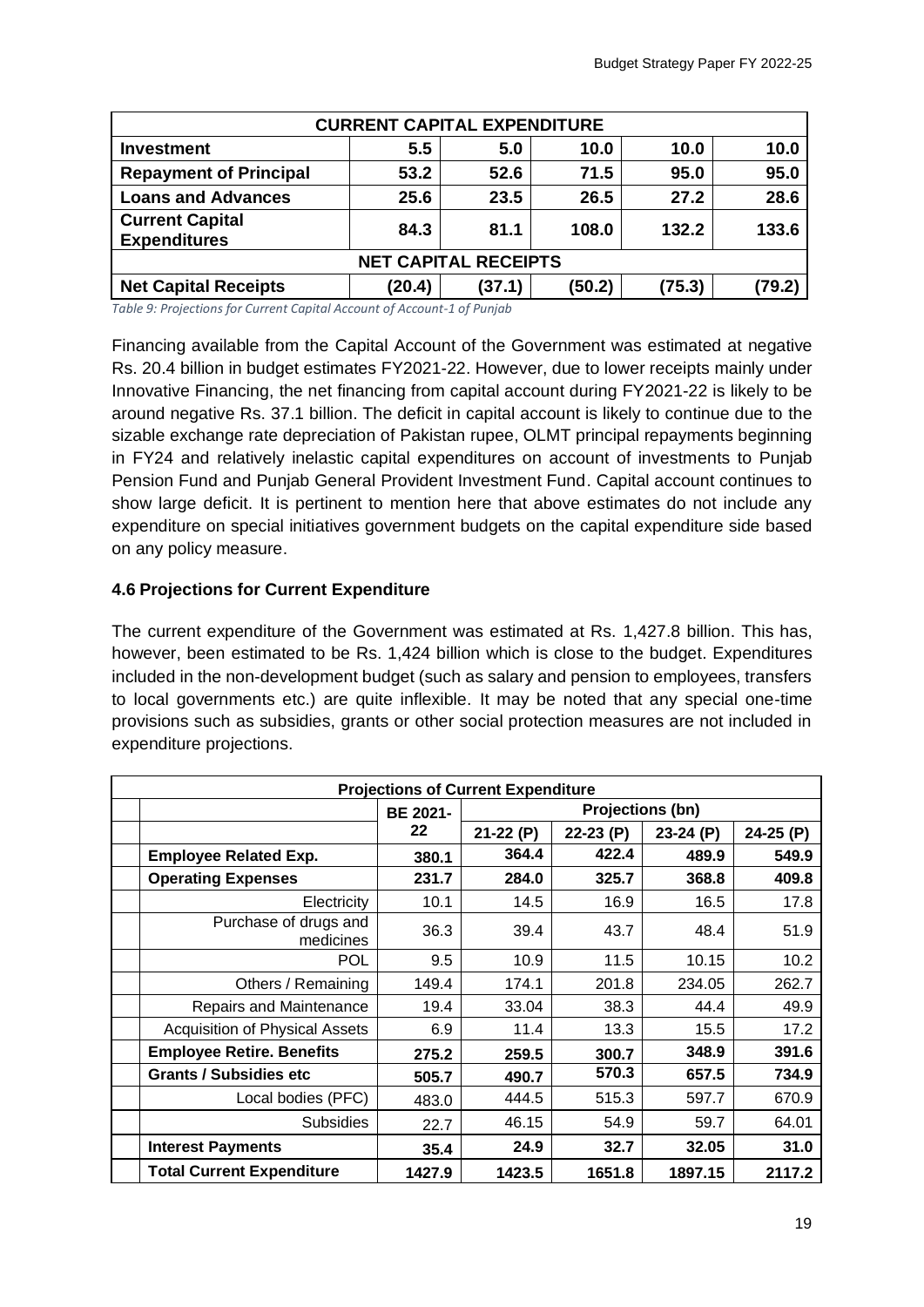#### *Table 10: Projections of Current Expenditure*

#### **4.7 Projections for Resources for Development Expenditure**

Following table provides projection of the size of Punjab Government's ADP in view of the projections of resources, current expenditure, net capital financing and project financing.

| <b>Projections of Resources for Development</b> |                                             |           |                         |            |            |            |
|-------------------------------------------------|---------------------------------------------|-----------|-------------------------|------------|------------|------------|
|                                                 |                                             | <b>BE</b> | <b>Projections (bn)</b> |            |            |            |
|                                                 |                                             | 2021-22   | $21-22(P)$              | $22-23(P)$ | $23-24(P)$ | $24-25(P)$ |
|                                                 | <b>Divisible Pool Transfers</b>             | 1,683.7   | 1,733                   | 2,010      | 2,332      | 2,617      |
| 2                                               | <b>Provincial Tax</b>                       | 272.6     | 276.8                   | 333.7      | 406.39     | 499.13     |
| 3                                               | <b>Provincial Non-Tax</b>                   | 132.0     | 144.5                   | 114.14     | 128.99     | 144.5      |
| 4                                               | <b>General Rev. Receipts</b><br>(1+2+3)     | 2,088.3   | 2,154                   | 2,458      | 2,867      | 3,261      |
| 5                                               | <b>Current Expenditure</b>                  | 1,427.9   | 1423.5                  | 1651.8     | 1897.15    | 2117.2     |
| 6                                               | <b>Credit for Special Initiatives</b>       | 35        |                         |            |            |            |
| 7                                               | <b>Revenue Surplus (4-5-6)</b>              | 625.4     | 731                     | 806        | 970        | 1,143      |
| 8                                               | <b>Net Capital Receipts</b>                 | $-20.4$   | $-37.1$                 | $-50.2$    | $-75.3$    | $-79.2$    |
| 9                                               | Foreign Project Assistance                  | 80.39     | 42.9                    | 55.0       | 60.0       | 65.0       |
| 10                                              | <b>Resources for Development</b><br>(7+8+9) | 685.0     | 737                     | 811        | 955        | 1,129      |
| 11                                              | <b>Estimated Surplus</b>                    | 125.0     | 125.0                   | 125.0      | 200.0      | 250.0      |
| 12                                              | <b>Annual Development Plan</b>              | 560.0     | 612                     | 686        | 755        | 879        |

*Table 11: Projections for Resources for Development*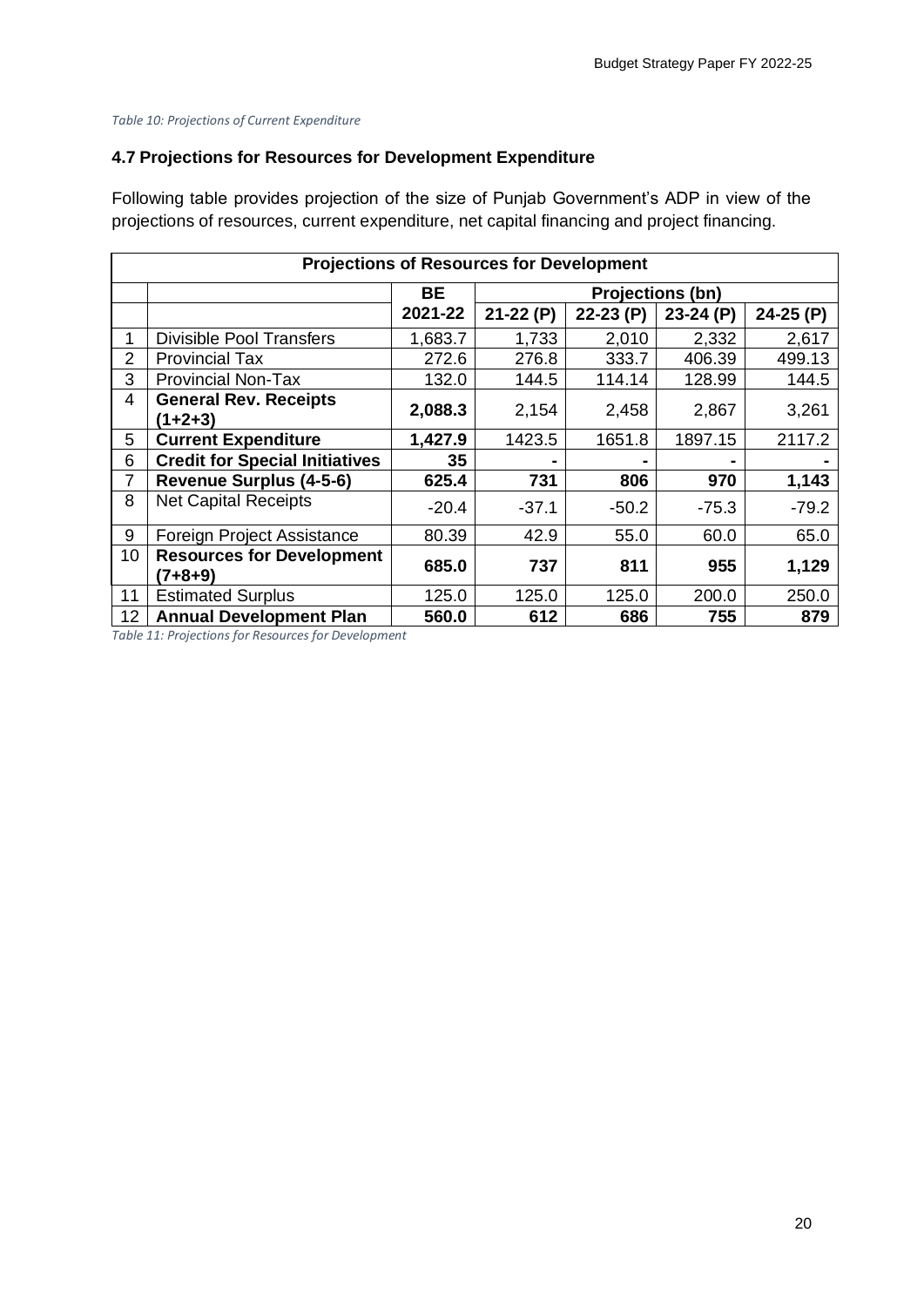# **5 Challenges and Strategic Priorities 2022-25**

Punjab's economy faces several challenges. It is important to look at these challenges before embarking to explain the medium-term priorities of the Government.

• Punjab's population growth has been relentless. Although, the growth rate has now declined, the population of the Punjab is now 110 million. If the growth rate of population is not bridled, any amount of fiscal effort is going to remain inadequate. This implies that Punjab must make prudent use of its resources, only spending in areas that are the responsibility of the Government i.e. are pure public goods. It will have to make spending such that most needy, marginalized and the disadvantaged are targeted. It shall weigh the opportunity cost of continuing to invest in mega projects versus improving the provision of basic services. Finally, it might have to resort to meaningful austerity in Government's own expenditures.

A linked issue to historic growth in population is the youth bulge faced by the Punjab. Out of the 110 million people, 32 million lie in the age bracket of 15-29 years. The challenge becomes more serious as 11.52 million people of age group 15-24 are considered idle in the economy.



Source: Population Council

This creates a pressure on the Government to take strong measures to increase productive employment opportunities in the economy. In Punjab's economy, 90% of the output are services is produced by the private sector which should be the main engine for employment. The Government of Punjab will be facilitating the private sectors by (i) reducing the cost of doing business (ii) increasing the ease of doing business, and (iii) making strategic catalytic investments to trigger private sector led growth. The Government will also look at its procurement policies to ensure more SMEs can benefit of this and are able to contribute more.

- Top 10 cities of the Punjab are rapidly urbanizing. Over the last two decades the population sizes of cities of Lahore, Faisalabad, Gujranwala, etc. have grown by more than 70%. Presently, five major cities of Punjab house half of the urban population of the province. This has increased the pressure on urban facilities and has created a massive shortage of houses.
- Punjab, due to its large population base, has still not managed to provide adequate quality of health, education and water and sanitation services to its citizens. Although part of this has been a result of limited resources, it has also been a result of inadequacy of governance. These factors are critical in building a productive human capital for the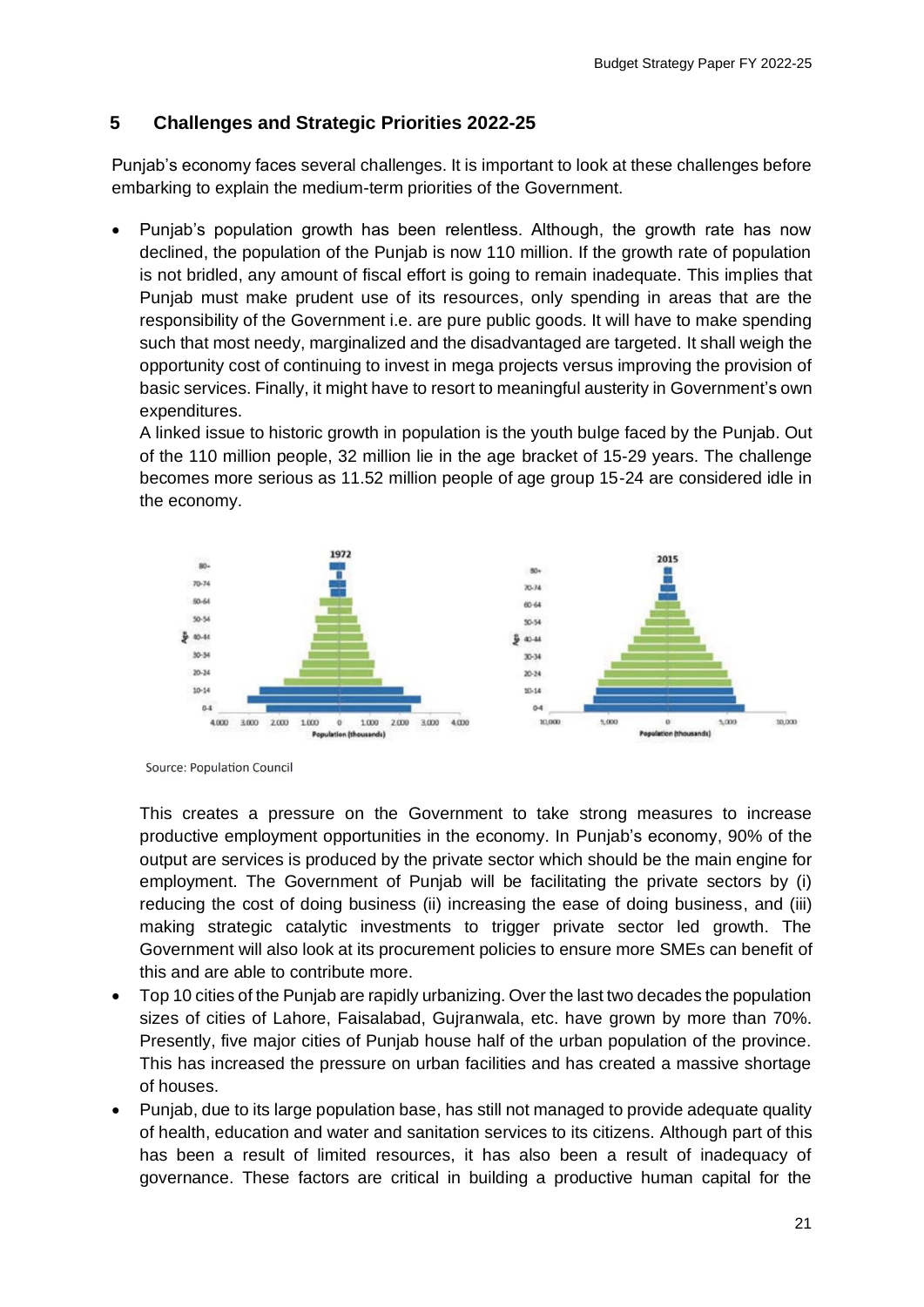province. Largest growth dividends to the Province will come from investing more in development of human capital<sup>5</sup>. Investments will have to be increased in education, skills, health and gender inclusion to build a stronger human capital. The Province intends to tackle these issues on priority basis.

- Water is becoming an increasingly scarce commodity in the country and its shortage would be most damaging. In the near-term, water conservation and efficient use can assist Punjab and the country to counter the trends being observed in water resources. Punjab government will need to improve its water courses, promote drip irrigation and initiate strong awareness campaigns to improve the use of water resources and eliminate wastages.
- Food security remains a major challenge, with 15.66 percent of households in Punjab facing moderate or severe food insecurity in 2019-20.
- Punjab needs to support private sector development and revitalize the SMEs sector by gearing its industrial policy towards easing regulations, investing in human capital and supporting industrialization.
- Pension costs have been rapidly growing from 6.7% of revenues in 2012 to about 14.9% in 2021, are further expected to rise to 17.7% of revenues by 2030 and 21.4% of revenues by 2040 at current pace and under current policy regime. Similarly, as proportion of current expenditure, pension liabilities have increased from 9.8% in 2010-11 to 19% in 2021-22. Unmitigated pension liabilities pose a significant challenge for the provincial finances.
- Enhancing provincial resource base is a key challenge for the government in the medium term. Pakistan is a country with a chronic problem of low tax-to-GDP ratio. The current level of its tax effort is lower than that of most of its South Asian neighbours. Therefore, low-tax-to-GDP ratio is a core constraint to economic growth which requires resolution if the country is to address its macro-challenges. Punjab's reliance on the Federal transfers (80% of provincial revenues) exposes its economy to fiscal risks as any fluctuations or policy changes at the federal level drastically changes revenue side of the fiscal equation for the province. This has recently been experienced in the COVID-19 onset in FY2019- 20. It is essential for Punjab to enhance own source resource base, particularly on the tax side.
- Disasters and climate related risks for Punjab can be categorized as high. Punjab has witnessed high-impact natural disasters in recent years which have had significant economic impacts. Floods have remained a frequent phenomenon in Punjab. In addition, Punjab is particularly affected by pollution, notably because of increasing pollutant emissions from industries, vehicles, power generation, open trash and crop burning. This has resulted in increasingly severe smog episodes in the fall months every year extending throughout Punjab which has both direct and indirect costs resultantly.
- Besides the human losses due to climate induced disasters, climate change is taking its toll on the country's economy. As per a recent study by IMF $<sup>6</sup>$ , climate change will weigh on</sup> inclusive growth, per capita incomes, macroeconomic stability, socioeconomic stability, and equality. Climate adaptation is an urgent priority for Pakistan and recognized by the National Climate Change Policy. Adaptation needs full embedding in medium-term inclusive growth agendas and mainstreaming into all existing policy frameworks. Punjab contributes roughly 54% to the National GDP and the industrial and agricultural base of the economy and is particularly affected by climate change induced disasters. There is a

<sup>5</sup> Punjab Economic Report 2017 Revised Edition

<sup>&</sup>lt;sup>6</sup> IMF Departmental Paper – March 2022 Feeling the Heat: Adapting to Climate Change in the Middle East and Central Asia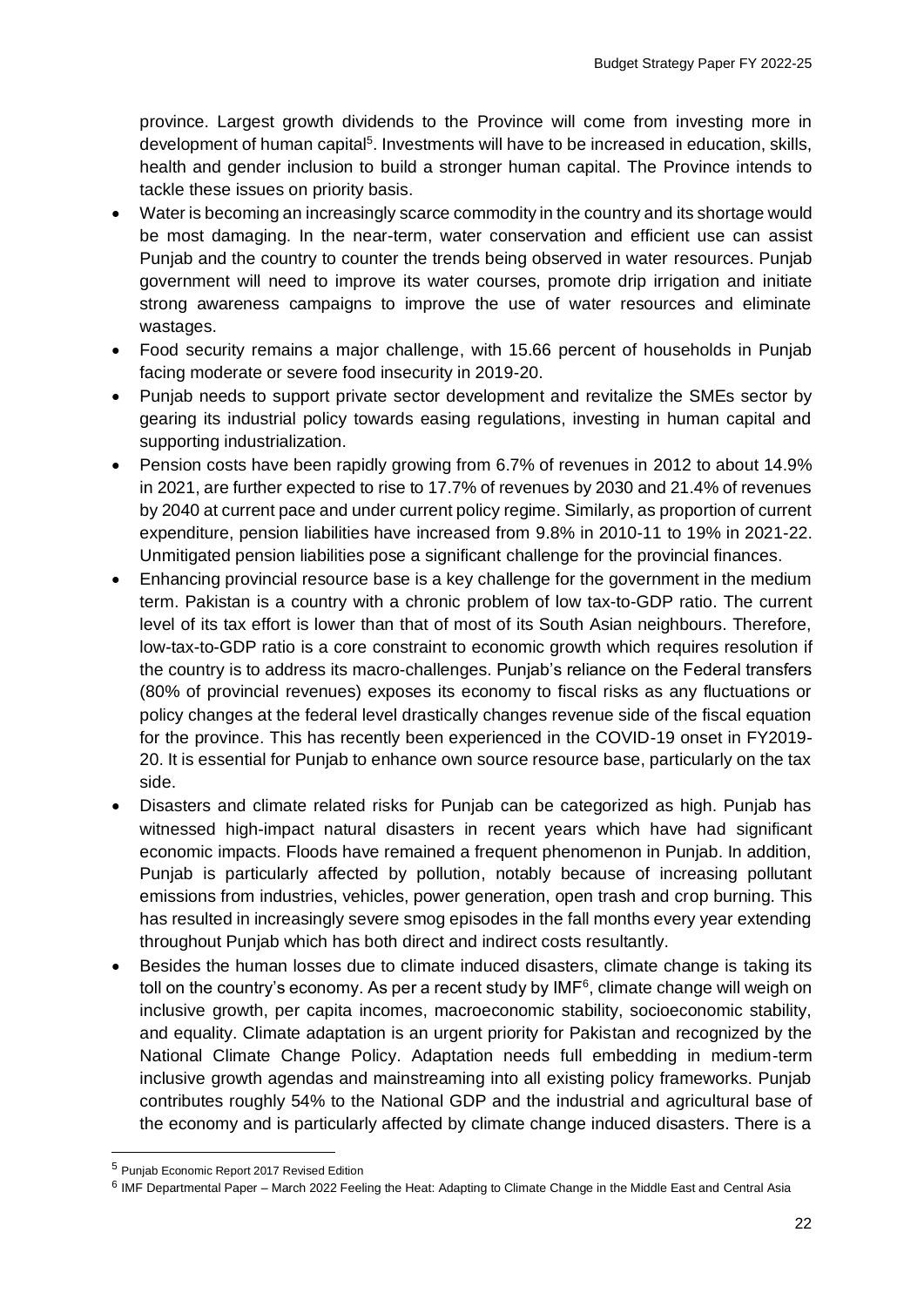need to establish linkage between fiscal policy and environment / climate policy of the province to inform the right policy decisions. It is important to make adequate allocations to mitigate and adapt to these disasters.

• Districts in the Punjab are sharply segmented in terms of multi-dimensional poverty. The districts in extreme South, namely Rajanpur, Muzaffargarh, D.G. Khan appear to be the most deprived districts. Anti-poverty efforts such as targeted social protection measures for the poorer strata of the population segment are required. While provinces have a limited role to play in the macroeconomic stabilization efforts in the existing fiscal framework of the Federation, social protection is one area which needs to be of high strategic priority for the province in ensuring financial support to the most deserving strata of the society.

## **5.1 Punjab's Medium-Term Priorities**

It is important to realize that while the challenges for Punjab are evident, the opportunities are contingent. Punjab of today is significantly complex as compared to five years ago. This complexity is bound to increase further over the next five years. Hence, over the next five years, the development priorities of Punjab will be aligned with the Sustainable Development Goals (SDGs), Pakistan Vision 2025 Framework, and China Pakistan Economic Corridor (CPEC) Framework.

The governance approach of Punjab is based on certain key principles that will guide its development agenda over the years. The Government will continue to maintain its focus on improving security and provision of justice, provision of quality public services, investing in building competencies and skills in the public sector while insuring inclusive participation of most vulnerable and disadvantaged groups of the society. Punjab is fully committed to the CPEC initiative which has opened-up several opportunities for the province. However, large investments are required to build facilitative infrastructure such as SEZs and, more importantly, farm to market roads that will bridge east-west linkages with north-south CPEC corridor.

Keeping in view the challenges discussed above, budget priorities of the government are as under:

#### *Control of Current Expenditure - Pensions*

Finance Department has carried out extensive analysis over the years, through its partners, of this mounting pension challenge and several studies have been undertaken to identify pension reform options. Various reform options have now been crystallized and await approval of the Cabinet. One of the path-breaking recommendations is to move to a Defined Contribution (DC) Scheme for the new hires. This would bring in a major regime change in how the public pensions are being managed. In the existing Defined Benefits (DB) scheme, several reform options have been identified. One such key reform has already been enforced through change in the voluntary age of retirement to 55 years of age or 25 years of service, whichever is later. This change is expected to save PKR 59 billion during the next three years. The Finance Department has been taking this case up with the Federal Government to take the lead and set the stage for pension reforms across the country. Pay and Pension Commission is yet to furnish its recommendations to the Federal Government after concluding its deliberations.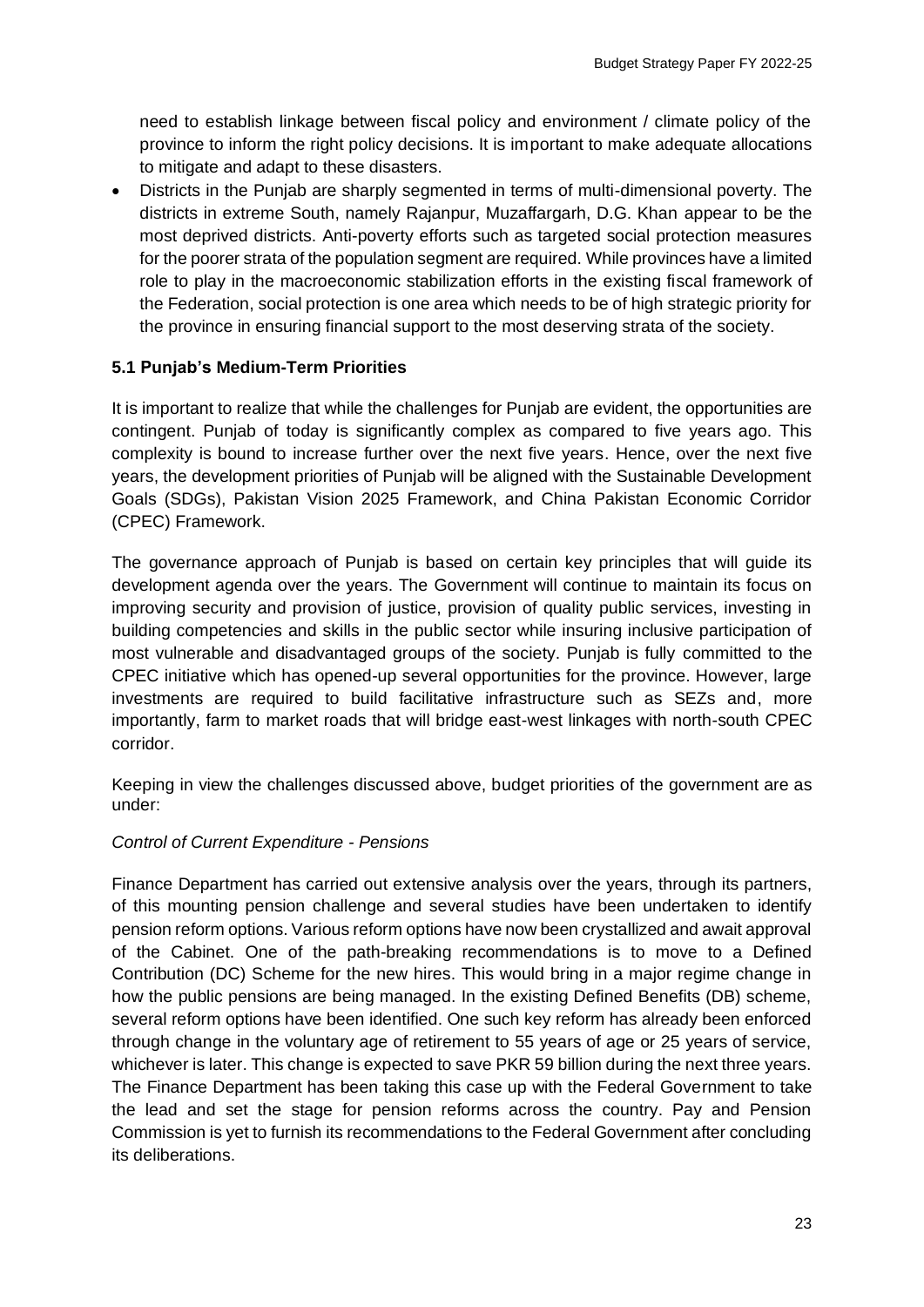#### *Sectoral Priorities*

The cornerstone of development priorities for Government of the Punjab include an increased focus on agriculture and the SME sectors, private sector development as the main engine of growth, formation of human capital due to its significant direct and indirect impact on growth, and the most optimal allocation of public investment (ADP) for the province in terms of growth outcomes. The guiding principles for the development expenditure for 2022-23 and onwards are the following:

- i. Economic Growth led investment
- ii. Inclusive & balanced regional development
- iii. Transformation of Agriculture Sector
- iv. Human Development through Skills Development
- v. Strengthening compliance with Sustainable Development Goals (SDGs)
- vi. Enabling environment for private sector resource mobilization
- vii. Support for Public Private Partnership PPP
- viii. Improvement of basic amenities through District Development Package
- ix. Targeted investments in priority projects through Economic Revival Programme

#### *Human Development (Health, Education, WASH)*

There is a clear case for the Province to invest more in developing its human capital. Development of human capital improves growth outcomes and mitigates poverty. Improving human capital is not only limited to improving education outcomes; it also requires investment to improve health and nutrition outcomes, especially for children and youth. Furthermore, access to clean water and sanitation substantially impacts health outcomes. Therefore, a lot needs to be done to improve clean drinking water and sanitation facilities. Investments in Punjab will also take into account priorities incorporated in SDGs.

A key priority and responsibility of the Government is the provision of universal education. The province intends to increase its budgetary allocation to the education sector over the next few years in order to focus on provision of quality primary and secondary education, as well as improve accessibility and retention. This will require investments in upgrading schools, curriculum development and teacher training. Investments will also be required to bring the most deprived districts on par with the developed districts in the province to improve overall outcomes and reduce disparities. Furthermore, the use of technology to effectively impart education will remain a central focus. The focus on technical and vocational education will also remain a priority area as part of the overall emphasis on strengthening human capital.

The Punjab Government will also invest more in the health sector to ensure the well-being of its citizens. The emphasis will be on improving the quality of healthcare, ensuring the provision of medicines and basic care, and elimination of all preventable diseases. Additional focus will be on reducing stunting, improving nutrition and strengthening facilities to improve maternal and child health. Furthermore, ensuring the provision of specialised services, strengthening drug testing laboratories, improving the quality and operation of existing public hospitals, and creating better regulatory governance to enable the private sector to play a leading role, will also remain key sectoral priorities.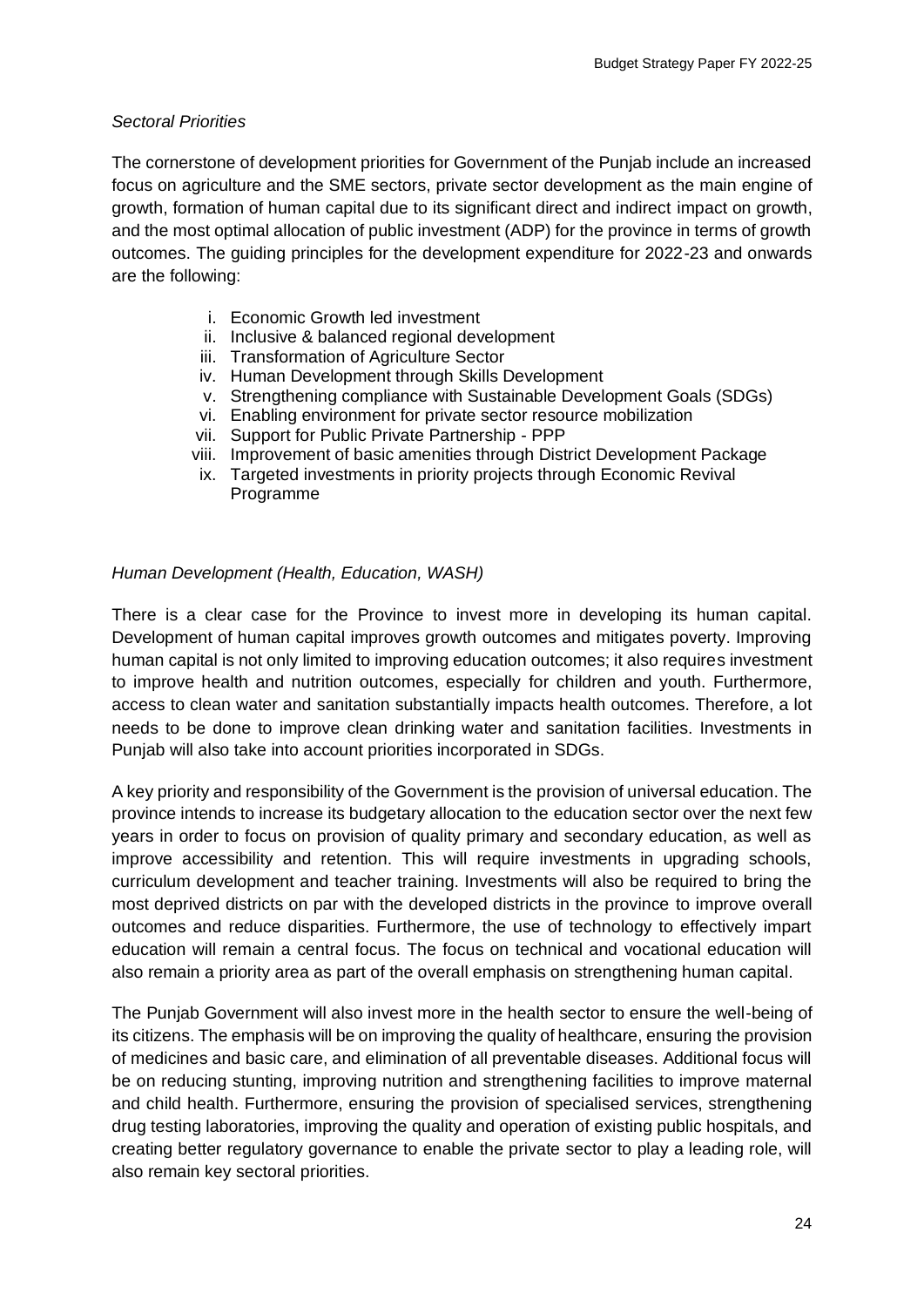In its drive to shift from curative to preventive health management, the Punjab government will increase its investments in provision of clean drinking water and sanitation facilities. A significant proportion of households in Punjab use water contaminated by E.coli. The Government of the Punjab intends to attract private investments in this sector. The strategy, going forward, will be to effectively deploy PPP based schemes in the sector. Over the next few years, the Government of the Punjab will build wastewater treatment plants and water filtration plants, and rehabilitate dysfunctional rural water schemes, to provide quality water and sanitation facilities to its citizens.

#### *Fostering Economic Growth and Enabling Services Sector Growth*

The private sector has a critical role to play in delivering growth and providing employment. The focus of the Government will be on reducing the cost and burden of doing business, decreasing transaction costs for efficient markets, facilitating investment in the province, and promoting Punjab as a hub for business and investment. Incentivizing growth in the private sector will require a paradigm shift in how the government operates in its policy and regulatory space. The province will invest in creating a conducive environment for entrepreneurship and high-value start-ups. In addition, the province will also invest in regulatory reform, for example, running a provincial Regulatory Guillotine. Investment in securing premises of industries, and revamping and establishing a new state of the art industrial infrastructure (including SEZs, Industrial Parks etc.) will remain a priority.

Some strategic interventions to foster economic growth include the following:

- Increase resource use efficiency, improve techniques & technology
- Address price volatility, quality of inputs and increase credit provision
- Improve the relevance & quality of extension and support services
- Improve product quality as per international requirements for export with a special focus on agriculture and livestock

The services sector remains a priority from the point of view of both tax collection and growth and job creation. Strategic interventions to promote the services sector include modernizing wholesale and retail markets through interventions in domestic commerce, and promoting egovernance, e-commerce and digitization of the economy. CPEC and its follow-on activities remain a priority. PPPs are also highlighted as a priority for Government of Punjab for the next few years.

Agriculture remains critical for the economy by employing almost 40 percent of the provincial labour force. Investments in this sector will focus on research and the use of new technologies. An emphasis will be placed on expanding the yield, productivity and outputs of the Agriculture and Livestock sectors by investing in inputs, adopting to high-value agriculture, technology and better research and development opportunities.

Tourism will be a key priority for Punjab due to its economic multipliers. Investments in tourism will increase over the next few years to develop a stock of activities and resorts that can attract a multitude of tourists.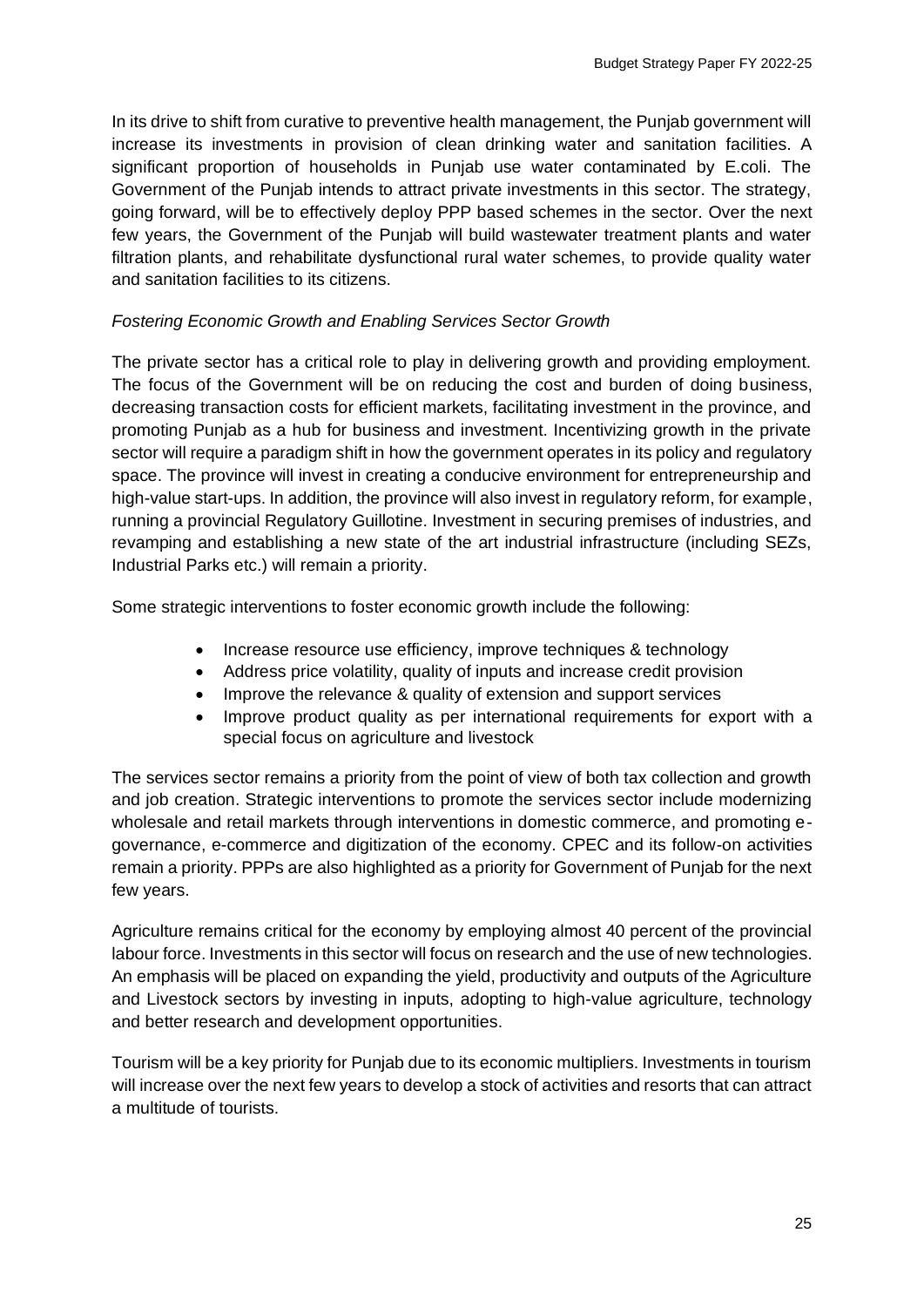#### *Promoting SME led Economic Growth*

The new industrial policy of Punjab focuses on improving industrial infrastructure and creating an environment that is conducive for industrialization to take place in the province. The policy also requires dedicated support to SMEs, where the biggest constraint is the availability of credit and suitable land. SMEs form the backbone of the provincial economy. Strategic interventions envisioned include loan and grant programs for entrepreneurship and selfemployment as well as gender economic empowerment through inclusion and specific programs. Providing affordable development credit to small and cottage industries and building better human resources by expanding skills development programs will also remain a priority.

#### *Increasing Resource Use Efficiency*

Investments in infrastructure will be structurally altered to place a greater emphasis on irrigation and water conservation and storage, and less on roads and transport. Improving water availability is a national priority, and therefore, the sector will witness significant investment in Punjab over the next few years. This will require substantial investment in improving water courses, water conservation and management, and building smaller dams to store water. Upgradation of agricultural practices to move towards advanced water efficient irrigation technologies is an additional priority. A linked priority is the environment and climate change, where the province will increase investments over the next few years.

Investments in roads and other infrastructure will be managed more efficiently by incorporation of PPPs and leveraging of private capital. During the preceding 5 years, Punjab has invested significantly in power infrastructure. It is envisioned that allocation for this will be reduced and only strategic investments in upgrading the provincial distribution system will be made. However, the future agenda for the power generation sector now also includes a stronger focus on enhancing the use of indigenous resources (solar, biomass, bio gas, wind and coal) and ensuring a sustainable energy mix by introducing new technologies and energy conservation – "Every Watt Counts". In addition, the Government will emphasize on the promotion of efficient use of energy. This will be pivotal in reducing the stress on energy supplies and the environment. Energy conservation and demand management measures will further complement such initiatives.

The overall approach is that public sector investment will be made only for the provision of pure public goods and only in areas where market failures result in inefficiencies. The government will ease the regulatory burden and improve its openness and transparency to build stronger partnerships to leverage private capital. The Government will also develop its donor engagement and support strategy by partnering with key development partners.

#### *Developing Emerging Urban Areas and Regional Equalization*

Strategic interventions for developing emerging urban areas and regional equalization include:

- Improving quality of life through provision of infrastructure
- Supporting new local governments in capacity development
- Carrying out regional development and spatial planning
- Promoting cities as engines of economic growth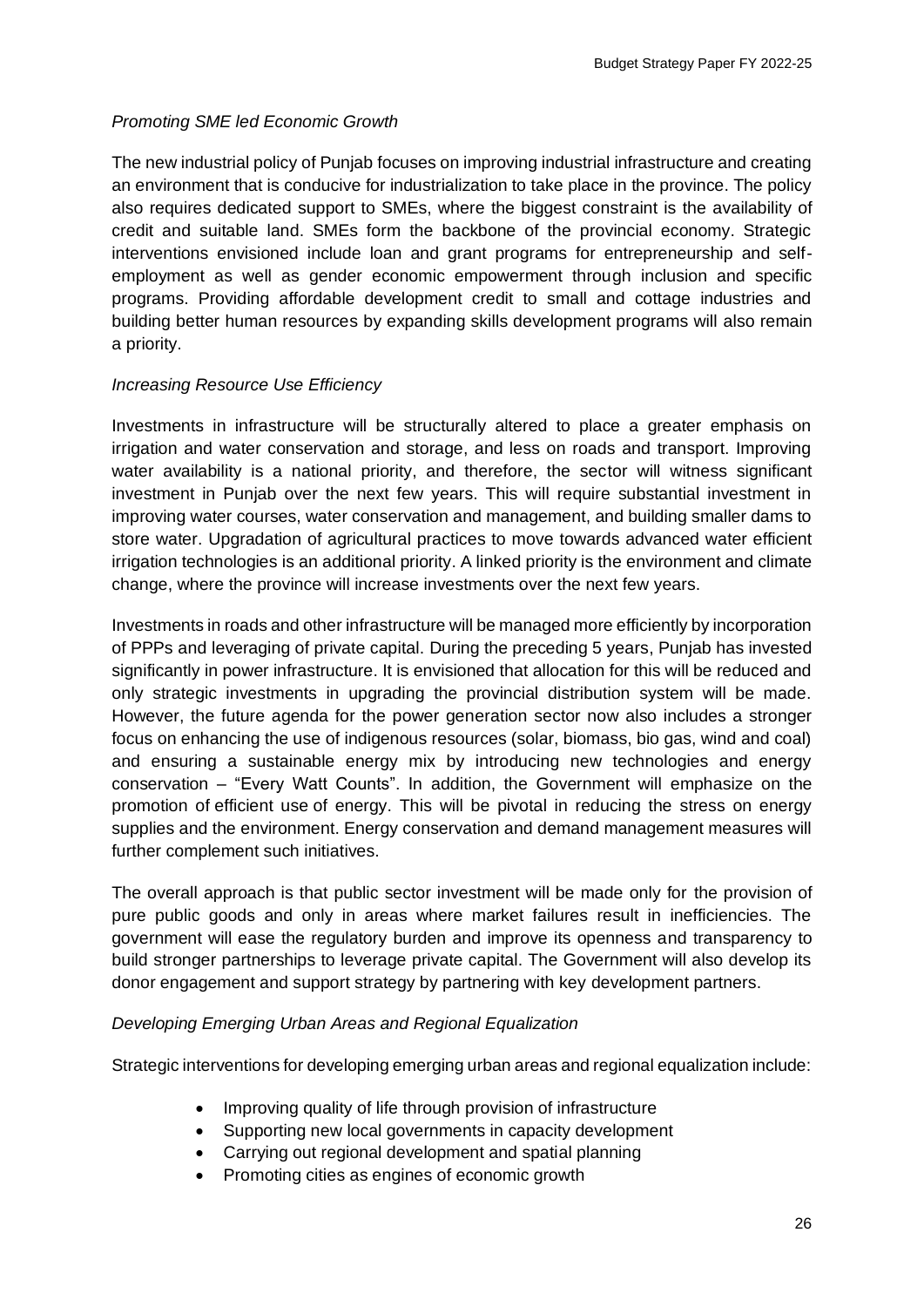- Supporting setting up an independent administrative unit for South Punjab
- Making human capital investments to improve social capital
- Support in capturing the potential of renewable energy

## *Targeted Social Protection*

As has been assessed in the section on State of National Economy, macroeconomy of the country is faced with challenge of high inflation owing to several factors. While the provinces have limited role in the macroeconomic stabilization efforts, social protection is one area which needs to be of high strategic priority for the province to ensure financial support to the most deserving segment of the society. As a priority, Government is keen on beefing up the existing social protection sectoral allocations and introducing new interventions for targeted social protection support in view of increasing cost of living challenges for the neediest and deserved sections of the population.

## *Disaster and Climate Risk Financing*

The COVID-19 pandemic has highlighted the importance of disaster risk management and the necessity of having a robust mechanism of disaster risk financing in place for developing countries. In the absence of systems for disaster risk management, governments are forced to divert resources/allocations from projects and initiatives included in the budgets in the event of unforeseen calamities. Thus, disaster risk management and financing will be the priority areas for Government of the Punjab. Moreover, these are areas where the Government can benefit from assistance from international development partners. Furthermore, disaster risk financing is a key pillar of the Government of the Punjab's Public Financial Management Reform Strategy 2025 with a vision that the Government of the Punjab should strengthen its PFM systems to mitigate fiscal risks arising from disasters.

Through better considered disaster risk financing instruments, the disaster burden on government can be reduced. In the ongoing Punjab Resource Improvement and Digital Effectiveness (PRIDE) program of World Bank, the bank will provide support to the Finance Department for the establishment of a disaster mitigation fund and support towards disaster risk financing.

However, three important initiatives have so far been undertaken in Punjab, which provide impetus to manage disaster and climate related risks:

- Establishment of Environment Endowment Fund Capitalized with funds of more than PKR 6.5 billion
- Development of green financing strategy of Punjab to channel public and private capital to strengthen environmental governance of the Government and promote green investments in Punjab
- Climate budget tagging (CBT) to provide decision support in provincial climate change framework. CBT is being institutionalized as a priority in Government of Punjab P&D Board and will help inform policy choices regarding disaster and climate investments

As a matter of priority now, Punjab will have specific allocations for mitigating and adapting to any climatic events, in addition to any department specific allocations, for maintaining a buffer for backstopping and diverting resources in time of need.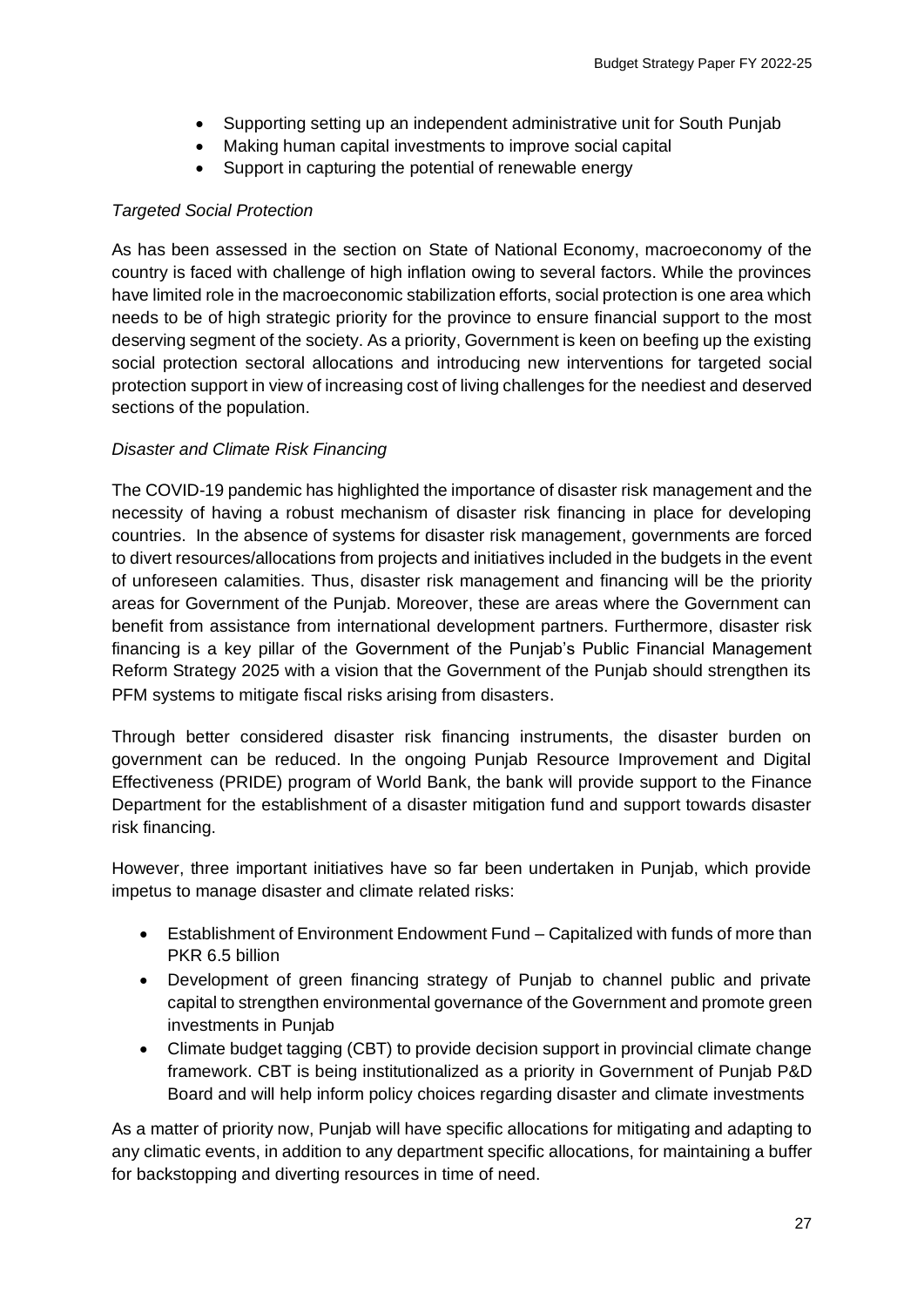However, with limited fiscal space available to dedicate sizable resources to risk mitigation, adaptation and disaster management efforts, Punjab needs to access instruments such as Debt for Nature Swaps and enhance access to international climate finance such as Green Climate Fund, Global Environment Fund, and bilateral climate funds.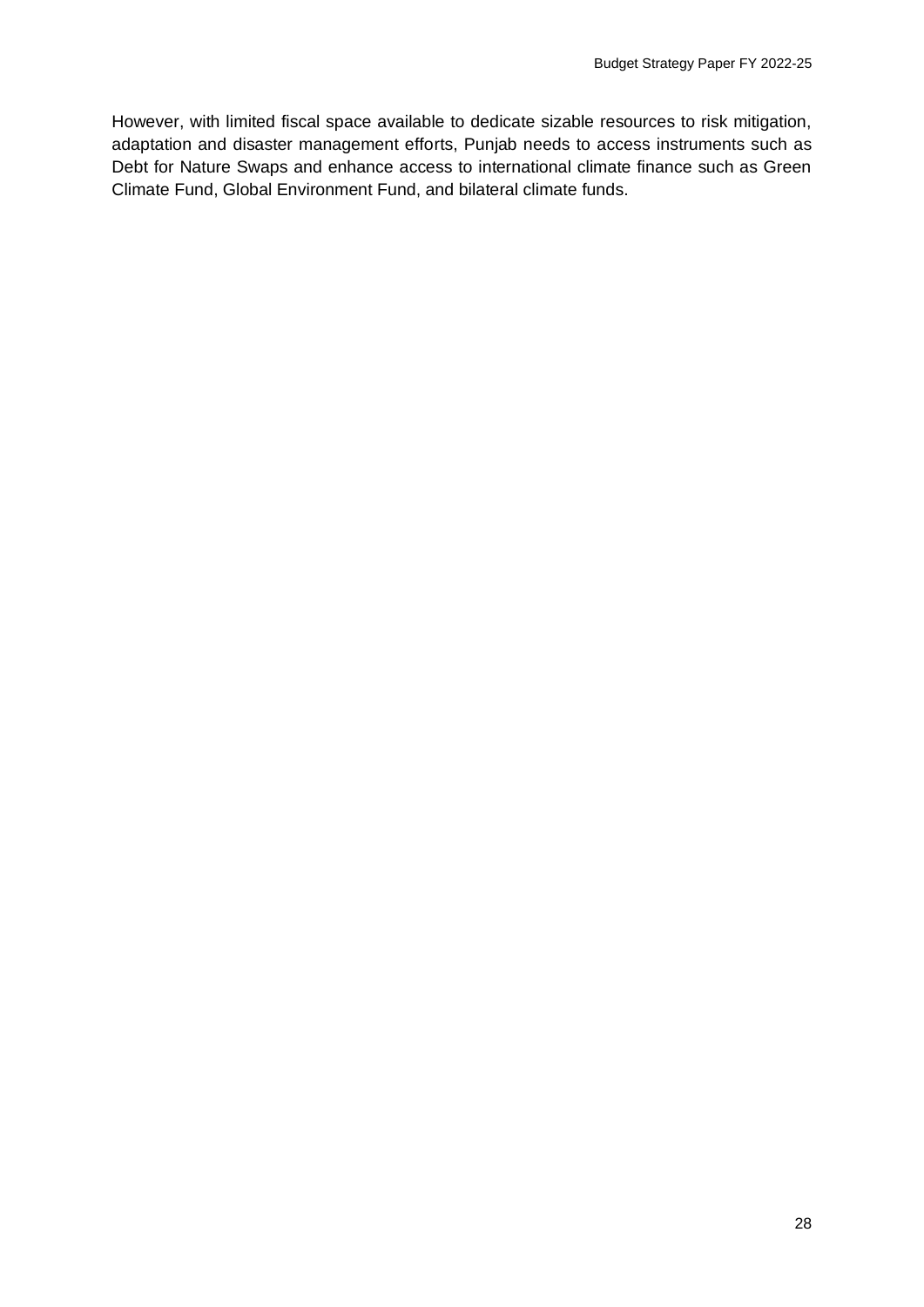# **6 Budget Ceilings**

Budget Ceilings are being provided separately for the recurrent budget and development budget as follows, subject to the following general assumptions:

- No significant change is expected in the nature and level of activities of the provincial departments in FY 2021-22
- Funding for the acquisition of capital assets will continue to be provided through the development budget
- Salary and pension growth based on nominal GDP growth for FY23, FY24 and FY25
- Non-salary growth indexed to various macro variables such as crude oil price growth, exchange rate, inflation, and others
- Development expenditure utilization performance of spending entities and based on budget strategy priorities
- Any special provisions such as one-time subsidies and social protection measures are not included in expenditure projections

# **6.1 Joint Budget Ceilings for 11 Departments**

For the first time, a mechanism for joint planning of development and non-development budgets has been introduced in Punjab beginning FY2022-23. Joint Priorities Committee (JPC) has been established for assessment by FD and P&D Board of budget proposals under single budgetary ceilings. This mechanism has incorporated formal coordination at this stage between the two departments for joint evaluation of departmental requirements on the operational, service delivery and development side before issuance of these ceilings and after receipt of budget proposals from the departments.

This being the first reform year for FY2022-23, 11 departments have been issued joint ceilings. Budget proposals from these Departments have been assessed by the JPC in detail for inclusion in the budget. Coordination between Finance Department and P&D Board has provided greater flexibility to the departments in planning expenditure and greater ownership of expenditure assignments.

Department-wise joint budget ceilings for 11 departments for FY2021-22 are given in **Annex-A**.

## **6.2 Budget Ceilings for Recurrent Budget for Remaining Departments**

Department-wise budget ceilings for the remaining departments for current budget for FY2021-22 are given in **Annex-B**.

## **6.3 Budget Ceilings for Development Budget for Remaining Departments**

Department-wise budget ceilings for the remaining departments for current budget for FY2021-22 are given in **Annex-C**.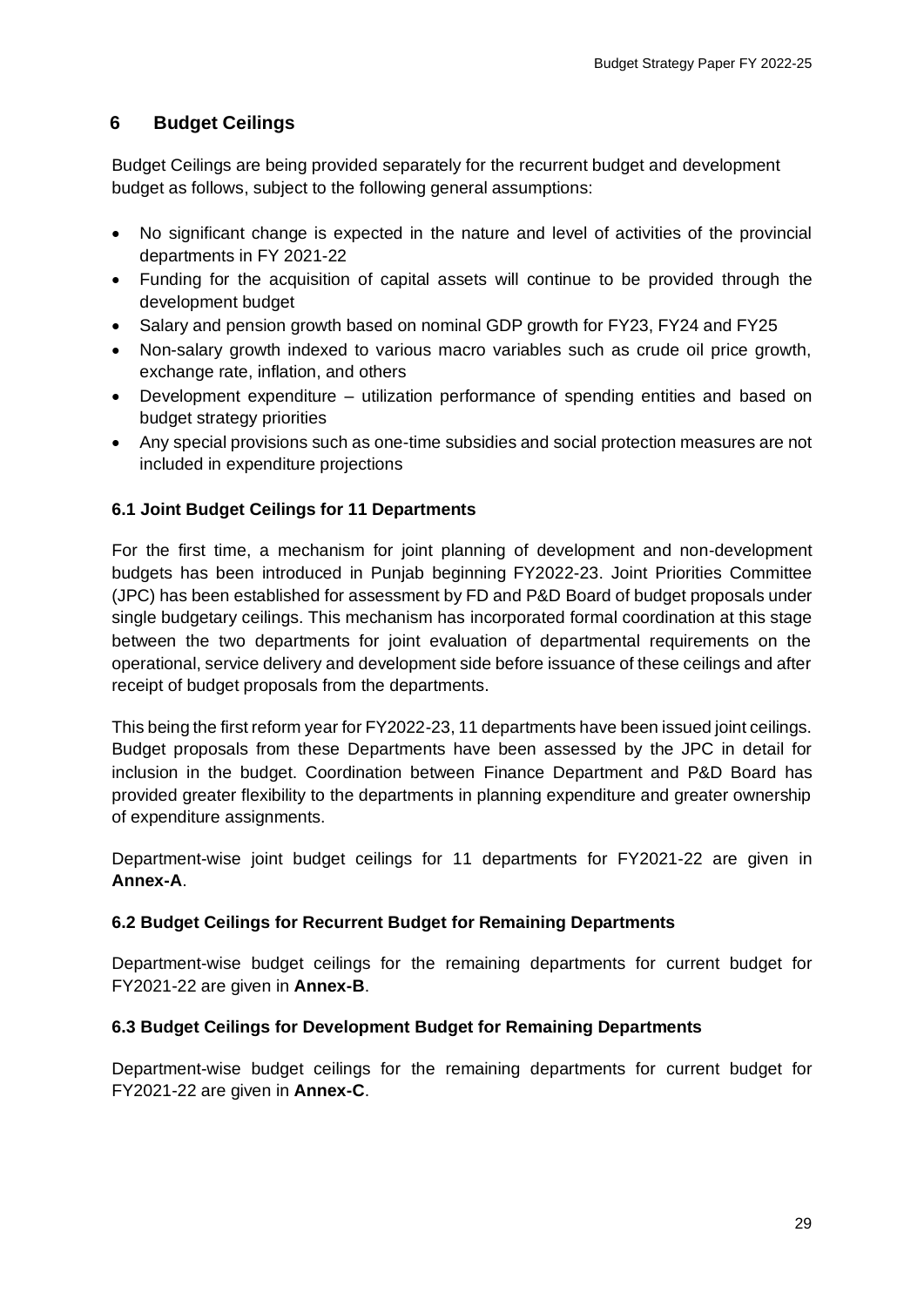# **7 General Assumptions & Guidelines for Budget Strategy Paper & Medium-Term Fiscal Framework (MTFF)**

Important assumptions and risks for the Government are as follows:

- Medium-term forecasts do not include projections for Food Account-II.
- The fiscal framework used in the budget strategy paper is clearly linked to the economic growth assumption. Therefore, if the growth assumptions are not fulfilled, the Government will not be able to achieve its fiscal targets.
- As Divisible Pool contributes between 77-80 percent of total revenues, achievement of FBR tax collection targets would be central to the Government's fiscal policy.
- All revenue projections have been made based on the  $7<sup>th</sup>$  NFC Award. However, the 10<sup>th</sup> NFC has been constituted but is yet to start its deliberations. In case, the arrangements for the fiscal transfer mechanism change, the fiscal strategy will have to be reviewed by the Government.
- Provincial Government will have to ensure it achieves its own revenue collection targets.
- New recruitments put an additional burden on public exchequer. Therefore, while initiating recruitment processes, the departments will have to carefully review their medium-term fiscal space.
- Government will have to continue to observe strict fiscal discipline to keep the recurrent expenditure on track.
- Increasing pension payments are a source of major fiscal risk for the Government. In order to manage this risk better, the Government will not only have to capitalize Pension Fund, it will also have to reconsider the current pension scheme of its employees.
- Public Private Partnerships and Public Sector Enterprises have the potential to create serious financial issues for the Government. The Government will be well served if the consolidated fiscal risk arising from PSEs and PPPs is regularly reviewed.

## Guidelines:

The Budget Strategy Paper including preliminary estimates of MediumTerm Fiscal Framework and Budget Ceilings shall be presented every year to the Provincial Cabinet, not later than February 28 of the respective financial year. The Budget Strategy Paper will accordingly guide the budget preparation process.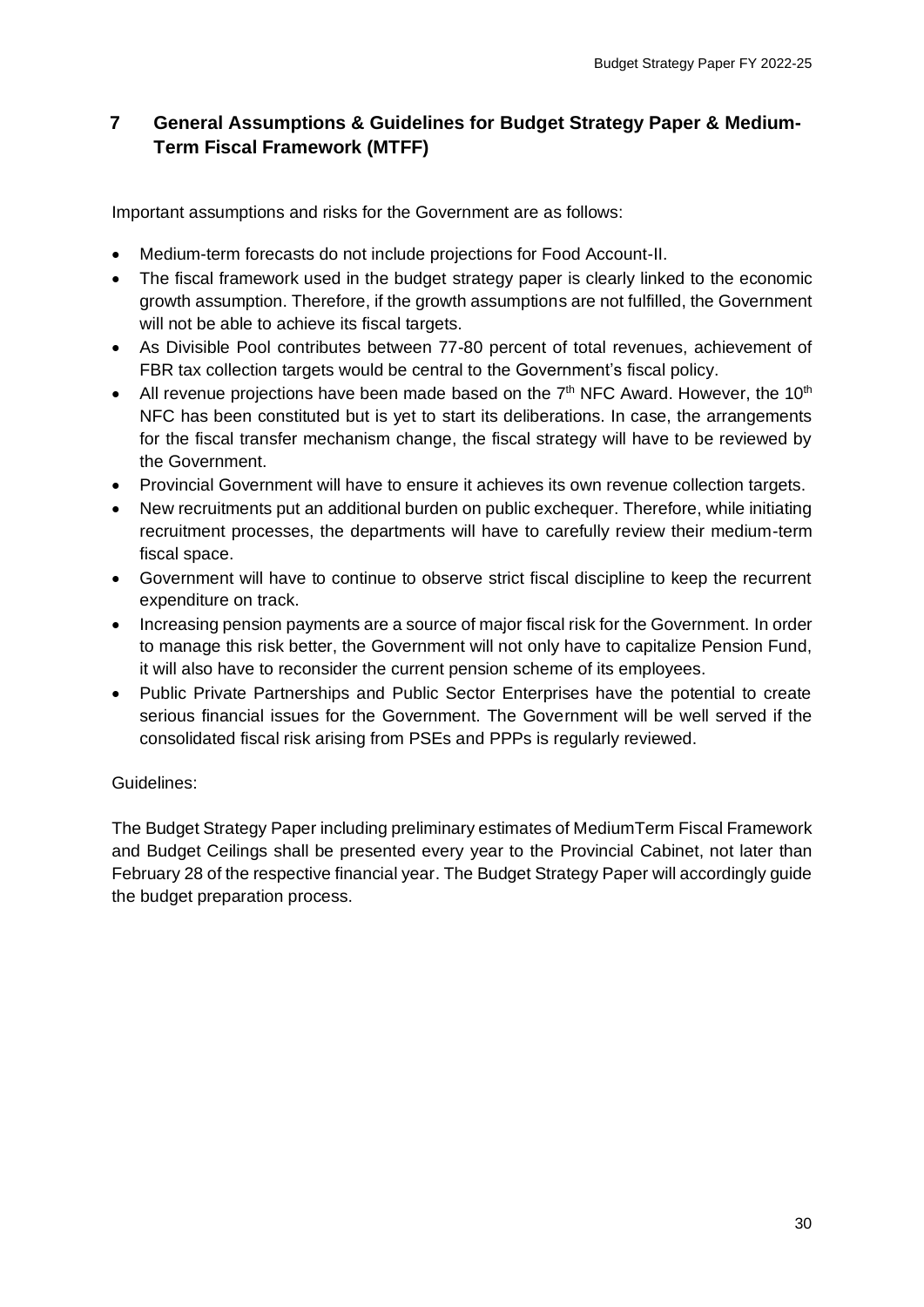#### **Annex-A**

# **Joint Budget Ceilings for 11 Departments**

*(Amount in Rs.)*

| <b>Department</b>                       | Single Ceiling for the<br>Department for BE 2022-23 |
|-----------------------------------------|-----------------------------------------------------|
| C67 - Industries, Commerce & Investment | 12,148,255,000                                      |
| H57 - Higher Education                  | 40,309,039,000                                      |
| M72 - Human Rights & Minorities Affairs | 432,652,000                                         |
| P01 - Youth Affairs and Sports          | 1,261,884,000                                       |
| P70 - Irrigation                        | 26,058,499,000                                      |
| P71 - Labour and Human Resource         | 1,480,483,000                                       |
| P79 - Population Welfare                | 8,001,515,000                                       |
| P85 - Social Welfare & Bait ul Mal      | 3,182,764,000                                       |
| P86 - Special Education                 | 313,751,000                                         |
| P93 - Energy Department                 | 518,988,000                                         |
| P95 - Women Development Department      | 367,408,000                                         |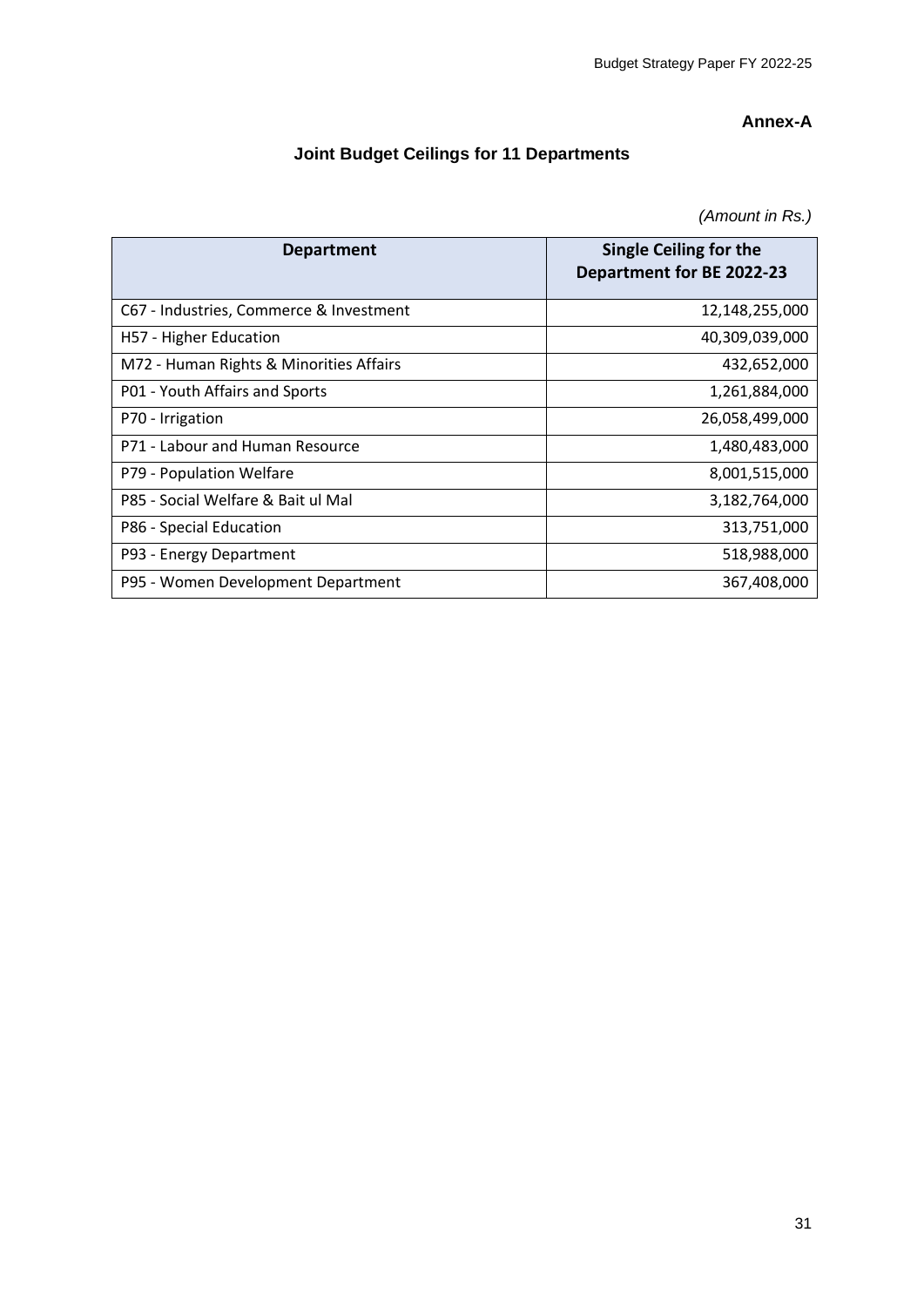#### **Annex-B**

# **Current Budget Ceilings for Remaining Departments**

| (Amount in Rs.)                                           |                                                                    |  |
|-----------------------------------------------------------|--------------------------------------------------------------------|--|
| <b>Department</b>                                         | <b>Current Expenditure</b><br><b>Ceilings for Budget FY2022-23</b> |  |
| C65 - Police Department                                   | 138,134,371,000                                                    |  |
| P02 - Tourism & Archaeology                               | 669,315,000                                                        |  |
| P05 - Punjab Emergency Services                           | 10,236,340,000                                                     |  |
| P50 - Agriculture                                         | 29,736,631,000                                                     |  |
| P51 - C.M. Secretariat                                    | 835,085,000                                                        |  |
| P52 - Chief Ministers Inspection Team                     | 133,107,000                                                        |  |
| P54 - Communication and Works                             | 16,336,294,000                                                     |  |
| P56 - Cooperatives                                        | 1,680,888,000                                                      |  |
| P58 - Environment Protection                              | 640,050,000                                                        |  |
| P59 - Excise and Taxation                                 | 2,360,204,000                                                      |  |
| P60 - Finance                                             | 368,331,263,000                                                    |  |
| P61 - Food                                                | 5,813,498,000                                                      |  |
| P62 - Forestry Wildlife & Fisheries                       | 6,670,015,000                                                      |  |
| P63 - Governor's Secretariat                              | 580,253,000                                                        |  |
| P64 - Health                                              | 43,557,000                                                         |  |
| P65 - Home                                                | 16,542,849,000                                                     |  |
| P66 - Housing Urban Development Public Health Engineering | 8,039,774,000                                                      |  |
| P69 - Information and Culture Department                  | 2,651,284,000                                                      |  |
| P72 - Law and Parliamentary Affairs                       | 2,426,789,000                                                      |  |
| P73 - Literacy and Non-formal Basic Education             | 517,546,000                                                        |  |
| P74 - Livestock and Dairy Development                     | 15,047,333,000                                                     |  |
| P75 - Local Government and Rural Development              | 73,110,019,000                                                     |  |
| P76 - Management and Professional Development             | 233,993,000                                                        |  |
| P77 - Mines and Minerals                                  | 1,018,946,000                                                      |  |
| P78 - Planning and Development                            | 4,264,628,000                                                      |  |
| P80 - Provincial Assembly                                 | 3,197,077,000                                                      |  |
| P82 - Religious Affairs and Auqaf Dept                    | 108,414,000                                                        |  |
| P83 - Board of Revenue                                    | 17,058,475,000                                                     |  |
| P84 - Services and General Administration                 | 43,949,963,000                                                     |  |
| P88 - Transport                                           | 16,651,858,000                                                     |  |
| P89 - Zakat and Ushr                                      | 388,665,000                                                        |  |
| P92 - Prosecution Department                              | 2,771,021,000                                                      |  |
| R64 - Primary & Secondary Healthcare                      | 139,783,223,000                                                    |  |
| S57 - School Education                                    | 359,451,393,000                                                    |  |
| S64 - Specialized Healthcare & Medical Education          | 146,554,282,000                                                    |  |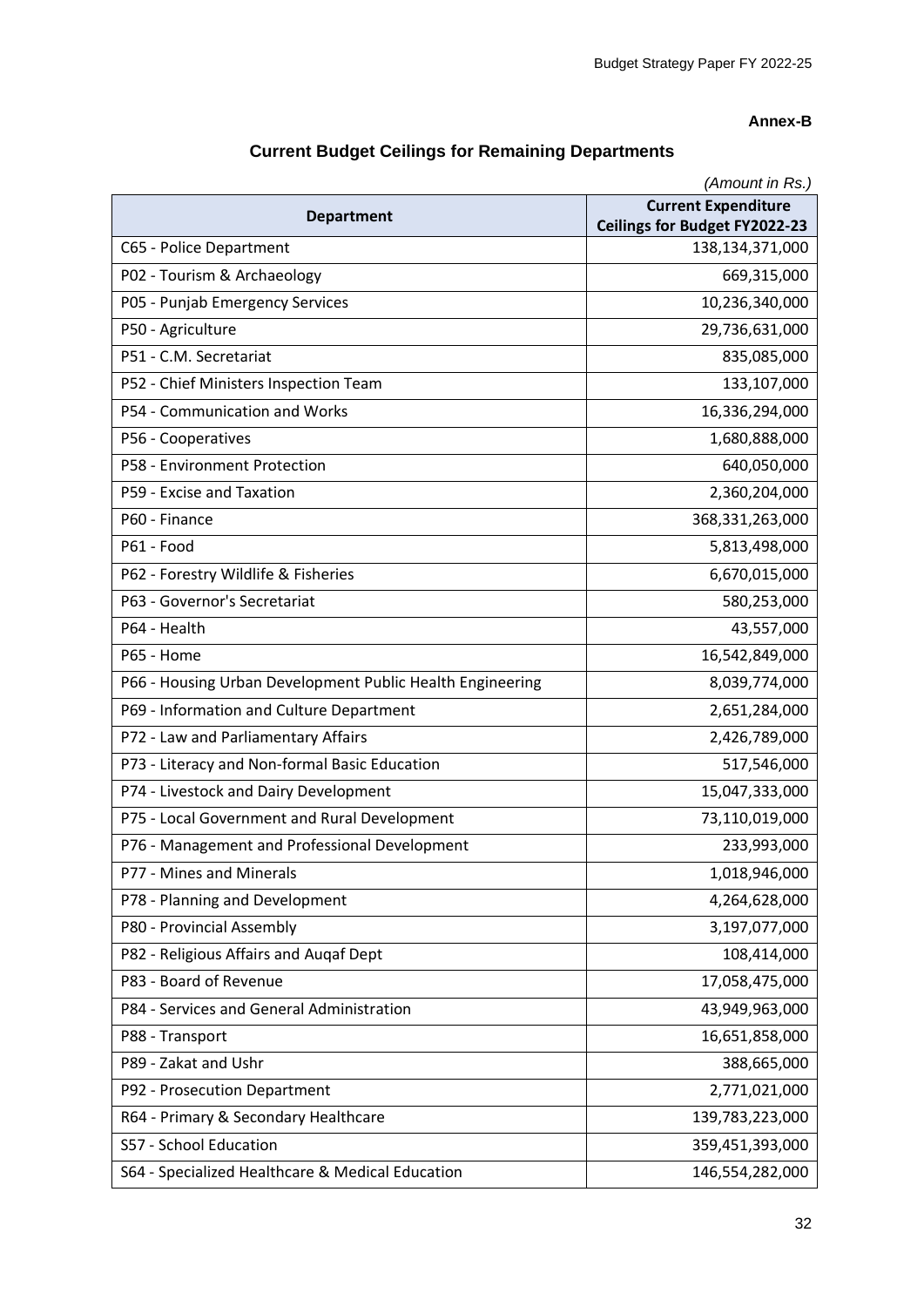#### **Annex-C**

# **Development Budget Ceilings for Remaining Departments**

*(Rs. in millions)*

| <b>Department</b>                                         | <b>Budget Allocation</b><br>2022-23 |  |
|-----------------------------------------------------------|-------------------------------------|--|
| H57 - Higher Education                                    | 13,000                              |  |
| P73 - Literacy and Non-formal Basic Education             | 3,000                               |  |
| P86 - Special Education                                   | 10200                               |  |
| S57 - School Education                                    | 38,500                              |  |
| R64 - Primary & Secondary Healthcare                      | 20,000                              |  |
| S64 - Specialized Healthcare & Medical Education          | 15,000                              |  |
| C65 - Police Department                                   | 0                                   |  |
| C67 - Industries, Commerce & Investment Department        | 12,500                              |  |
| M72 - Human Rights & Minorities Affairs                   | 2,250                               |  |
| P01 - Youth Affairs and Sports                            | 7,500                               |  |
| P02 - Tourism & Archaeology                               | 1,900                               |  |
| P05 - Punjab Emergency Service Department                 | 1,500                               |  |
| P50 - Agriculture                                         | 14,500                              |  |
| P51 - C.M. Secretariat                                    | O                                   |  |
| P52 - Chief Ministers Inspection Team                     | 0                                   |  |
| P54 - Communication and Works                             | 110,000                             |  |
| P56 - Cooperatives                                        |                                     |  |
| P58 - Environment Protection                              | 5,000                               |  |
| P59 - Excise and Taxation                                 | O                                   |  |
| P60 - Finance                                             | 0                                   |  |
| P61 - Food                                                | 500                                 |  |
| P62 - Forestry Wildlife & Fisheries                       | 6,500                               |  |
| P63 - Governor's Secretariat                              | 0                                   |  |
| P65 - Home                                                | 0                                   |  |
| P66 - Housing Urban Development Public Health Engineering | 33,000                              |  |
| P69 - Information and Culture Department                  | 500                                 |  |
| P70 - Irrigation                                          | 27,500                              |  |
| P71 - Labour and Human Resource                           | 500                                 |  |
| P72 - Law and Parliamentary Affairs                       | O                                   |  |
| P74 - Livestock and Dairy Development                     | 4,000                               |  |
| P75 - Local Government and Rural Development              | 18,500                              |  |
| P76 - Management and Professional Development             | 0                                   |  |
| P77 - Mines and Minerals                                  | 1,500                               |  |
| P78 - Planning and Development                            | 188,000                             |  |
| P79 - Population Welfare                                  | 2,000                               |  |